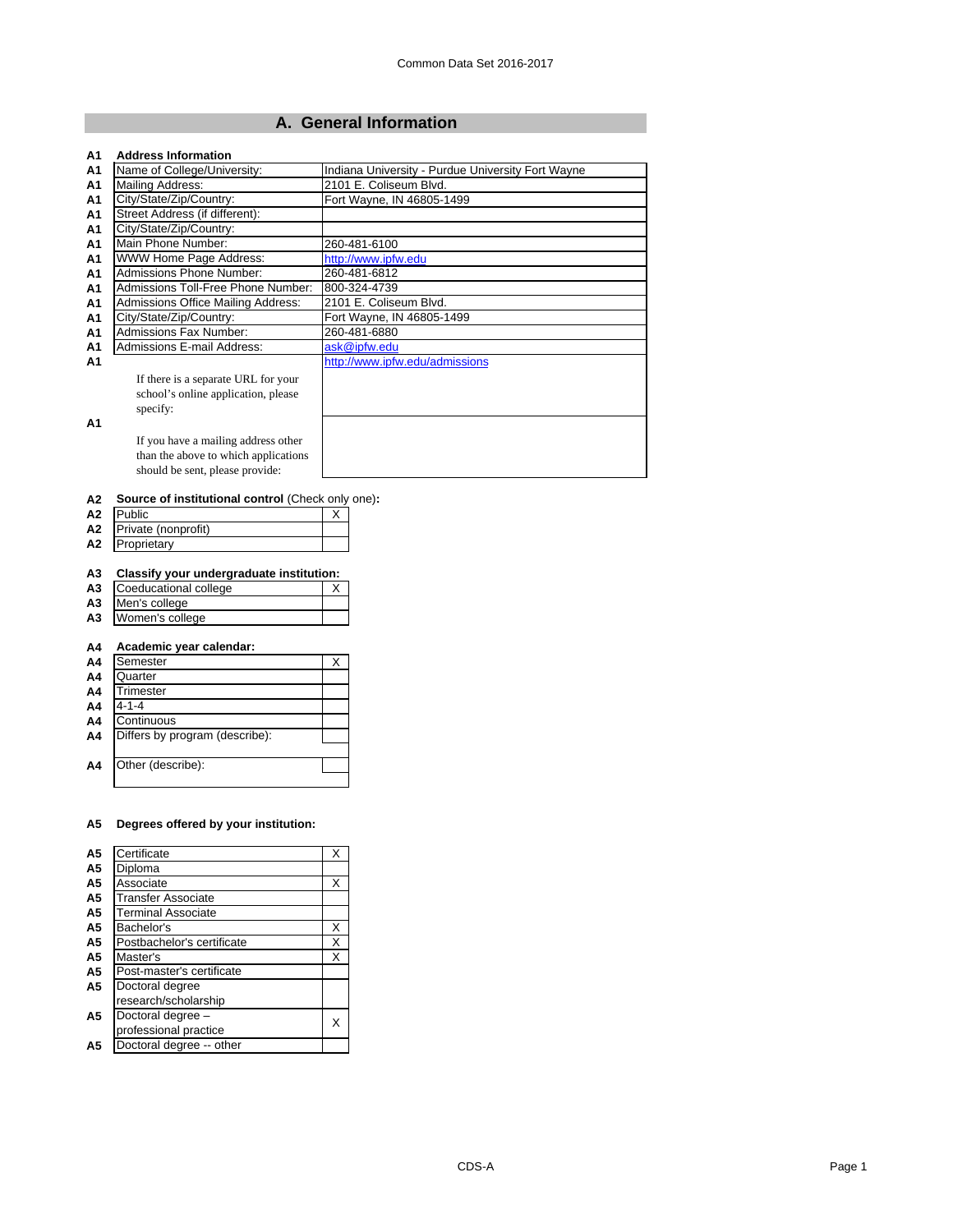## **B. ENROLLMENT AND PERSISTENCE**

**B1 Institutional Enrollment - Men and Women Provide numbers of students for each of the following categories as of the institution's official fall reporting date or as of October 15, 2016. Note: Report students formerly designated as "first professional" in the graduate cells.**

|                                   | <b>FULL-TIME</b> |       | <b>PART-TIME</b> |        |
|-----------------------------------|------------------|-------|------------------|--------|
|                                   | Men              | Women | Men              | Women  |
| <b>Undergraduates</b>             |                  |       |                  |        |
| Degree-seeking, first-time        |                  |       |                  |        |
| freshmen                          | 669              | 848   | 40               | 43     |
| Other first-year, degree-seeking  | 258              | 298   | 112              | 162    |
| All other degree-seeking          | 1,881            | 2,381 | 771              | 839    |
| Total degree-seeking              | 2,808            | 3,527 | 923              | 1,044  |
| All other undergraduates enrolled |                  |       |                  |        |
| in credit courses                 | 20               | 29    | 1,275            | 1,827  |
| Total undergraduates              | 2,828            | 3,556 | 2,198            | 2,871  |
| Graduate                          |                  |       |                  |        |
| Degree-seeking, first-time        | 46               | 33    | 24               | 50     |
| All other degree-seeking          | 24               | 27    | 120              | 203    |
| All other graduates enrolled in   |                  |       |                  |        |
| credit courses                    | 0                |       | 15               | 14     |
| Total graduate                    | 70               | 61    | 159              | 267    |
| Total all undergraduates          |                  |       |                  | 11,453 |
| Total all graduate                |                  |       |                  | 557    |
| <b>GRAND TOTAL ALL STUDENTS</b>   |                  |       |                  | 12,010 |
|                                   |                  |       |                  |        |

**B2 Enrollment by Racial/Ethnic Category. Provide numbers of undergraduate students for each of the following categories as of the institution's official fall reporting date or as of October 15, 2016. Include international students only in the category "Nonresident aliens." Complete the "Total Undergraduates" column only if you cannot provide data for the first two columns. Report as your institution reports to IPEDS: persons who are Hispanic should be reported only on the Hispanic line, not under any race, and persons who are non-Hispanic multi-racial should be reported only under "Two or more races."** 

| <b>B2</b> |                                                 | Degree-Seeking<br>First-Time<br><b>First Year</b> | Degree-Seeking<br>Undergraduates<br>(include first-time<br>first-year) | Total<br>Undergraduates<br>(both degree- and<br>non-degree-seeking) |
|-----------|-------------------------------------------------|---------------------------------------------------|------------------------------------------------------------------------|---------------------------------------------------------------------|
| <b>B2</b> | Nonresident aliens                              | 27                                                | 150                                                                    |                                                                     |
| <b>B2</b> | Hispanic/Latino                                 | 119                                               | 457                                                                    |                                                                     |
| <b>B2</b> | Black or African American, non-Hispanic         | 85                                                | 403                                                                    |                                                                     |
| <b>B2</b> | White, non-Hispanic                             | 1,235                                             | 6,763                                                                  |                                                                     |
| <b>B2</b> | American Indian or Alaska Native, non-Hispanic  | 4                                                 | 18                                                                     |                                                                     |
| <b>B2</b> | Asian, non-Hispanic                             | 41                                                | 215                                                                    |                                                                     |
| <b>B2</b> | Native Hawaiian or other Pacific Islander, non- |                                                   |                                                                        |                                                                     |
|           | Hispanic                                        | $\overline{2}$                                    | 4                                                                      |                                                                     |
| <b>B2</b> | Two or more races, non-Hispanic                 | 84                                                | 257                                                                    |                                                                     |
| <b>B2</b> | Race and/or ethnicity unknown                   | 3                                                 | 35                                                                     |                                                                     |
| <b>B2</b> | <b>TOTAL</b>                                    | 1,600                                             | 8,302                                                                  |                                                                     |

## **Persistence**

**B3 Number of degrees awarded from July 1, 2015 to June 30, 2016**

| <b>B3</b>      | Certificate/diploma             | 91   |
|----------------|---------------------------------|------|
| <b>B3</b>      | Associate degrees               | 203  |
| B <sub>3</sub> | Bachelor's degrees              | 1384 |
| <b>B3</b>      | Postbachelor's certificates     |      |
| <b>B3</b>      | Master's degrees                | 154  |
| <b>B3</b>      | Post-Master's certificates      |      |
| <b>B3</b>      | Doctoral degrees -              |      |
|                | research/scholarship            |      |
| B <sub>3</sub> | Doctoral degrees - professional |      |
|                | practice                        |      |
| Β3             | Doctoral degrees - other        |      |

## **Graduation Rates**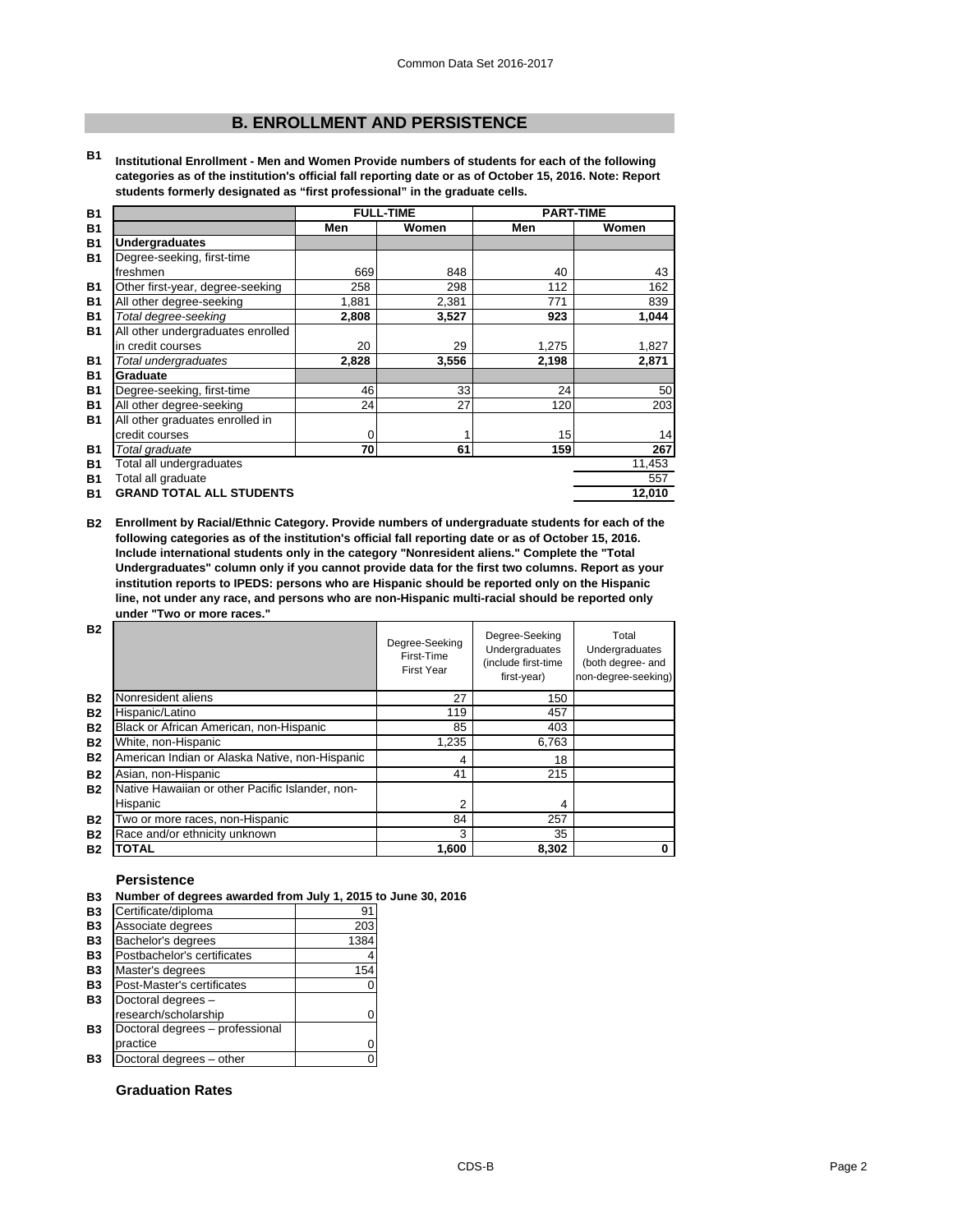The items in this section correspond to data elements collected by the IPEDS Web-based Data Collection System's Graduation Rate Survey (GRS). For complete instructions and definitions of data elements, see the IPEDS GRS instructions and glossary on the 2015 Web-based survey.

## **For Bachelor's or Equivalent Programs**

Please provide data for the Fall 2010 cohort if available. If Fall 2010 cohort data are not available, provide data for the Fall 2009 cohort.

## *Fall 2010 Cohort*

Report for the cohort of full-time first-time bachelor's (or equivalent) degree-seeking undergraduate students who entered in Fall 2010. Include in the cohort those who entered your institution during the summer term preceding Fall 2010.

| <b>B4</b>  | Initial 2010 cohort of first-time, full-time bachelor's (or equivalent) degree-seeking<br>undergraduate students; total all students:                                                                                                                                           | 1,813    |
|------------|---------------------------------------------------------------------------------------------------------------------------------------------------------------------------------------------------------------------------------------------------------------------------------|----------|
| <b>B5</b>  | Of the initial 2010 cohort, how many did not persist and did not graduate for the<br>following reasons: death, permanent disability, service in the armed forces, foreign aid<br>service of the federal government, or official church missions; total allowable<br>exclusions: | $\Omega$ |
| <b>B6</b>  | Final 2010 cohort, after adjusting for allowable exclusions: (subtract question B5 from<br>question B4)                                                                                                                                                                         | 1,813    |
| <b>B7</b>  | Of the initial 2010 cohort, how many completed the program in four years or less (by<br>August 31, 2014):                                                                                                                                                                       | 134      |
| <b>B8</b>  | Of the initial 2010 cohort, how many completed the program in more than four years<br>but in five years or less (after August 31, 2014 and by August 31, 2015):                                                                                                                 | 198      |
| <b>B9</b>  | Of the initial 2010 cohort, how many completed the program in more than five years<br>but in six years or less (after August 31, 2015 and by August 31, 2016):                                                                                                                  | 99       |
|            | <b>B10</b> Total graduating within six years (sum of questions B7, B8, and B9):                                                                                                                                                                                                 | 431      |
| <b>B11</b> | Six-year graduation rate for 2010 cohort (question B10 divided by question B6):                                                                                                                                                                                                 | 24%      |

### *Fall 2009 Cohort*

Report for the cohort of full-time first-time bachelor's (or equivalent) degree-seeking undergraduate students who entered in Fall 2009. Include in the cohort those who entered your institution during the summer term preceding Fall 2009.

| <b>B4</b>  | Initial 2008 cohort of first-time, full-time bachelor's (or equivalent) degree-seeking<br>undergraduate students; total all students:                                                                                                                                           |   |
|------------|---------------------------------------------------------------------------------------------------------------------------------------------------------------------------------------------------------------------------------------------------------------------------------|---|
| <b>B5</b>  | Of the initial 2009 cohort, how many did not persist and did not graduate for the<br>following reasons: death, permanent disability, service in the armed forces, foreign aid<br>service of the federal government, or official church missions; total allowable<br>exclusions: |   |
| B6.        | Final 2009 cohort, after adjusting for allowable exclusions: (subtract question B5 from<br>question B4)                                                                                                                                                                         | 0 |
| <b>B7</b>  | Of the initial 2009 cohort, how many completed the program in four years or less (by<br>August 31, 2013):                                                                                                                                                                       |   |
| <b>B8</b>  | Of the initial 2009 cohort, how many completed the program in more than four years<br>but in five years or less (after August 31, 2013 and by August 31, 2014):                                                                                                                 |   |
| <b>B9</b>  | Of the initial 2008 cohort, how many completed the program in more than five years<br>but in six years or less (after August 31, 2013 and by August 31, 2014):                                                                                                                  |   |
| <b>B10</b> | Total graduating within six years (sum of questions B7, B8, and B9):                                                                                                                                                                                                            |   |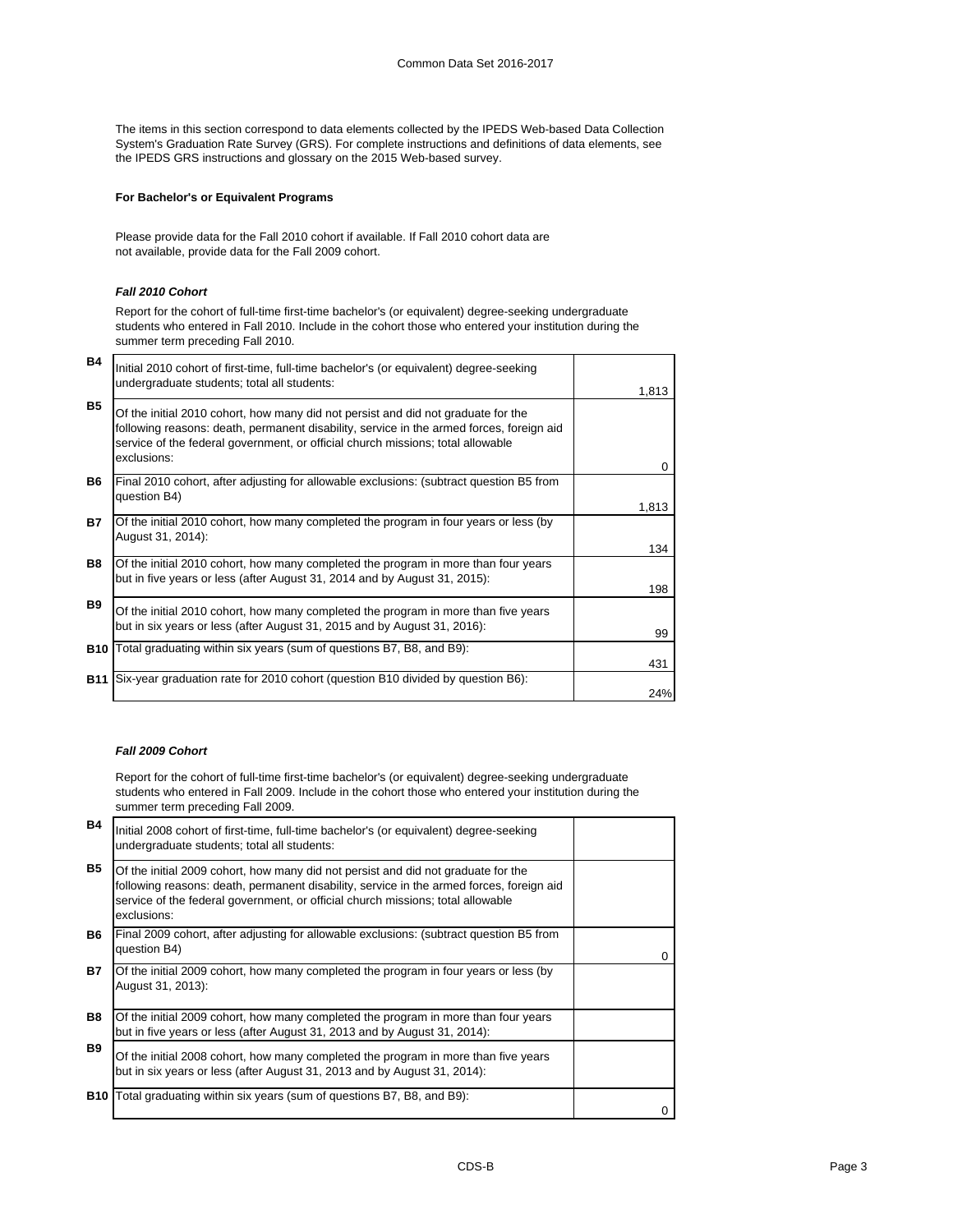**B11** Six-year graduation rate for 2009 cohort (question B10 divided by question B6): #DIV/0!

## **For Two-Year Institutions**

Please provide data for the 2013 cohort if available. If 2013 cohort data are not available, provide data for the 2012 cohort.

## *2013 Cohort*

|            | <b>B12</b> Initial 2013 cohort, total of first-time, full-time degree/certificate-seeking students:                                                                                                                                                                                        |  |
|------------|--------------------------------------------------------------------------------------------------------------------------------------------------------------------------------------------------------------------------------------------------------------------------------------------|--|
|            | <b>B13</b> Of the initial 2013 cohort, how many did not persist and did not graduate for the<br>following reasons: death, permanent disability, service in the armed forces, foreign aid<br>service of the federal government, or official church missions; total allowable<br>exclusions: |  |
|            | <b>B14</b> Final 2013 cohort, after adjusting for allowable exclusions (Subtract question B13 from<br>question B12):                                                                                                                                                                       |  |
| B15        | Completers of programs of less than two years duration (total):                                                                                                                                                                                                                            |  |
| <b>B16</b> | Completers of programs of less than two years within 150 percent of normal time:                                                                                                                                                                                                           |  |
| <b>B17</b> | Completers of programs of at least two but less than four years (total):                                                                                                                                                                                                                   |  |
| <b>B18</b> | Completers of programs of at least two but less than four-years within 150 percent of<br>normal time:                                                                                                                                                                                      |  |
| <b>B19</b> | Total transfers-out (within three years) to other institutions:                                                                                                                                                                                                                            |  |
| <b>B20</b> | Total transfers to two-year institutions:                                                                                                                                                                                                                                                  |  |
|            | <b>B21</b> Total transfers to four-year institutions:                                                                                                                                                                                                                                      |  |

### *2012 Cohort*

| <b>B12</b> Initial 2012 cohort, total of first-time, full-time degree/certificate-seeking students:                                                                                                                                                                                        |    |
|--------------------------------------------------------------------------------------------------------------------------------------------------------------------------------------------------------------------------------------------------------------------------------------------|----|
| <b>B13</b> Of the initial 2012 cohort, how many did not persist and did not graduate for the<br>following reasons: death, permanent disability, service in the armed forces, foreign aid<br>service of the federal government, or official church missions; total allowable<br>exclusions: |    |
| <b>B14</b> Final 2012 cohort, after adjusting for allowable exclusions (Subtract question B13 from<br>question B12):                                                                                                                                                                       | 01 |
| <b>B15</b> Completers of programs of less than two years duration (total):                                                                                                                                                                                                                 |    |
| <b>B16</b> Completers of programs of less than two years within 150 percent of normal time:                                                                                                                                                                                                |    |
| <b>B17</b> Completers of programs of at least two but less than four years (total):                                                                                                                                                                                                        |    |
| <b>B18</b> Completers of programs of at least two but less than four-years within 150 percent of                                                                                                                                                                                           |    |
| normal time:                                                                                                                                                                                                                                                                               |    |
| <b>B19</b> Total transfers-out (within three years) to other institutions:                                                                                                                                                                                                                 |    |
| <b>B20</b> Total transfers to two-year institutions:                                                                                                                                                                                                                                       |    |
| <b>B21</b> Total transfers to four-year institutions:                                                                                                                                                                                                                                      |    |

## **Retention Rates**

Report for the cohort of all full-time, first-time bachelor's (or equivalent) degree-seeking undergraduate students who entered in Fall 2015 (or the preceding summer term). The initial cohort may be adjusted for students who departed for the following reasons: death, permanent disability, service in the armed forces, foreign aid service of the federal government or official church missions. No other adjustments to the initial cohort should be made.

| <b>B22</b> For the cohort of all full-time bachelor's (or equivalent) degree-seeking undergraduate |       |
|----------------------------------------------------------------------------------------------------|-------|
| students who entered your institution as freshmen in Fall 2015 (or the preceding                   |       |
| summer term), what percentage was enrolled at your institution as of the date your                 |       |
| linstitution calculates its official enrollment in Fall 2016?                                      |       |
|                                                                                                    | 60.5% |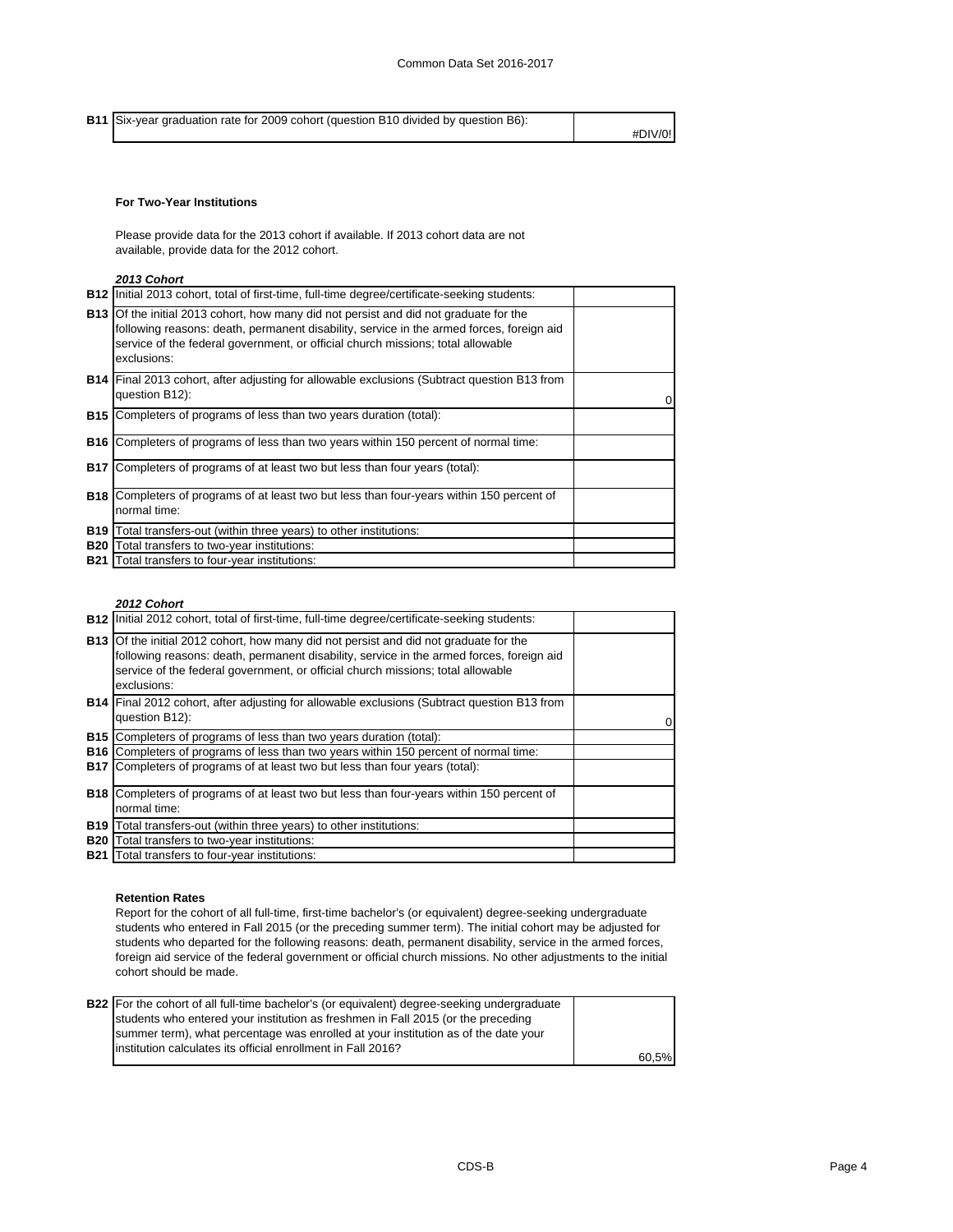## **C. FIRST-TIME, FIRST-YEAR (FRESHMAN) ADMISSION**

## **Applications**

**C1 First-time, first-year, (freshmen) students: Provide the number of degree-seeking, first-time, firstyear students who applied, were admitted, and enrolled (full- or part-time) in Fall 2016. Include early decision, early action, and students who began studies during summer in this cohort. Applicants should include only those students who fulfilled the requirements for consideration for admission (i.e., who completed actionable applications) and who have been notified of one of the following actions: admission, nonadmission, placement on waiting list, or application withdrawn (by applicant or institution). Admitted applicants should include wait-listed students who were subsequently offered admission.**

| C <sub>1</sub> | Total first-time, first-year (freshman) men who applied               | 1899 |
|----------------|-----------------------------------------------------------------------|------|
| C <sub>1</sub> | Total first-time, first-year (freshman) women who applied             | 2767 |
|                |                                                                       |      |
| C <sub>1</sub> | Total first-time, first-year (freshman) men who were admitted         | 1377 |
| C <sub>1</sub> | Total first-time, first-year (freshman) women who were admitted       | 1918 |
|                |                                                                       |      |
| C <sub>1</sub> | Total full-time, first-time, first-year (freshman) men who enrolled   | 669  |
| C <sub>1</sub> | Total part-time, first-time, first-year (freshman) men who enrolled   | 40   |
|                |                                                                       |      |
| C <sub>1</sub> | Total full-time, first-time, first-year (freshman) women who enrolled | 848  |
| C <sub>1</sub> | Total part-time, first-time, first-year (freshman) women who enrolled | 43   |

#### **C2 Freshman wait-listed students (students who met admission requirements but whose final admission was contingent on space availability)**

|                                                                  | Yes                                                                                                                                                                                                                                                                                                                                                                       | No |
|------------------------------------------------------------------|---------------------------------------------------------------------------------------------------------------------------------------------------------------------------------------------------------------------------------------------------------------------------------------------------------------------------------------------------------------------------|----|
|                                                                  |                                                                                                                                                                                                                                                                                                                                                                           |    |
| yes, please answer the questions below for Fall 2016 admissions: |                                                                                                                                                                                                                                                                                                                                                                           |    |
|                                                                  |                                                                                                                                                                                                                                                                                                                                                                           |    |
|                                                                  |                                                                                                                                                                                                                                                                                                                                                                           |    |
|                                                                  |                                                                                                                                                                                                                                                                                                                                                                           |    |
|                                                                  | Yes                                                                                                                                                                                                                                                                                                                                                                       | No |
|                                                                  |                                                                                                                                                                                                                                                                                                                                                                           |    |
|                                                                  |                                                                                                                                                                                                                                                                                                                                                                           |    |
|                                                                  |                                                                                                                                                                                                                                                                                                                                                                           |    |
|                                                                  | Do you have a policy of placing students on a waiting list?<br>Number of qualified applicants offered a place on waiting list<br>Number accepting a place on the waiting list<br>Number of wait-listed students admitted<br>Is your waiting list ranked?<br>If yes, do you release that information to students?<br>Do you release that information to school counselors? |    |

## **Admission Requirements**

| C <sub>3</sub> | High school completion requirement                |  |
|----------------|---------------------------------------------------|--|
| C <sub>3</sub> | High school diploma is required and GED is        |  |
|                | accepted                                          |  |
| C <sub>3</sub> | High school diploma is required and GED is not    |  |
|                | accepted                                          |  |
| C <sub>3</sub> | High school diploma or equivalent is not required |  |
|                |                                                   |  |

#### **C4 Does your institution require or recommend a general college-preparatory program for degreeseeking students?**

| C4 Require                       |  |
|----------------------------------|--|
| C4 Recommend                     |  |
| C4 Neither require nor recommend |  |
|                                  |  |

### **C5 Distribution of high school units required and/or recommended.** Specify the distribution of academic high school course units required and/or recommended of all or most degree-seeking students using Carnegie units (one unit equals one year of study or its equivalent). If you use a different system for calculating units, please convert.

| C <sub>5</sub> |                              | <b>Units</b> | <b>Units</b> |  |  |
|----------------|------------------------------|--------------|--------------|--|--|
|                |                              | Required     | Recommended  |  |  |
| C <sub>5</sub> | Total academic units         | 20           |              |  |  |
| C <sub>5</sub> | English                      |              |              |  |  |
| C <sub>5</sub> | <b>Mathematics</b>           | 3            |              |  |  |
| C <sub>5</sub> | Science                      | 3            |              |  |  |
| C <sub>5</sub> | Of these, units that must be |              |              |  |  |
|                | lab                          |              |              |  |  |
| C5             | Foreign language             | 2            |              |  |  |
| C <sub>5</sub> | Social studies               | 3            |              |  |  |
| C <sub>5</sub> | History                      |              |              |  |  |
| C <sub>5</sub> | Academic electives           | 5            |              |  |  |
| C <sub>5</sub> | <b>Computer Science</b>      |              |              |  |  |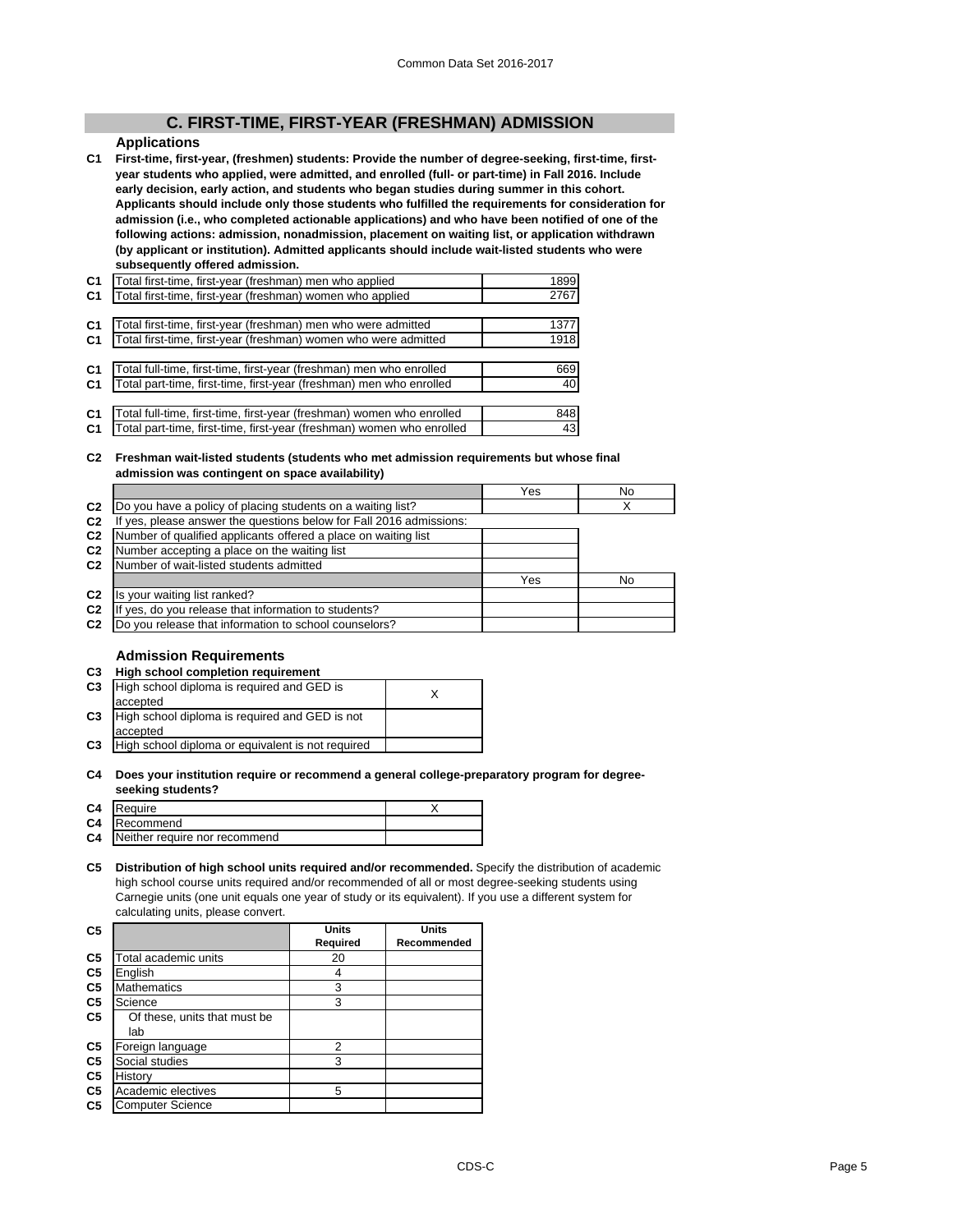| <b>C5</b> Visual/Performing Arts |  |
|----------------------------------|--|
| <b>C5</b> Other (specify)        |  |

## **Basis for Selection**

**C6** Do you have an open admission policy, under which virtually all secondary school graduates or students with GED equivalency diplomas are admitted without regard to academic record, test scores, or other qualifications? If so, check which applies:

| C <sub>6</sub> | Open admission policy as described above for all students         |  |
|----------------|-------------------------------------------------------------------|--|
| C <sub>6</sub> | Open admission policy as described above for most students, but-- |  |
| C6             | selective admission for out-of-state students                     |  |
| C6             | selective admission to some programs                              |  |
| C <sub>6</sub> | other (explain):                                                  |  |
|                |                                                                   |  |

### **C7 Relative importance of each of the following academic and nonacademic factors in first-time, firstyear, degree-seeking (freshman) admission decisions.**

| C7 |                               | <b>Very Important</b> | Important | <b>Considered</b> | <b>Not Considered</b> |
|----|-------------------------------|-----------------------|-----------|-------------------|-----------------------|
| C7 | Academic                      |                       |           |                   |                       |
| C7 | Rigor of secondary school     | X                     |           |                   |                       |
|    | record                        |                       |           |                   |                       |
| C7 | Class rank                    | X                     |           |                   |                       |
| C7 | Academic GPA                  | X                     |           |                   |                       |
| C7 | Standardized test scores      | X                     |           |                   |                       |
| C7 | <b>Application Essay</b>      |                       |           |                   | X                     |
| C7 | Recommendation(s)             |                       |           | X                 |                       |
| C7 | Nonacademic                   |                       |           |                   |                       |
| C7 | Interview                     |                       |           |                   | X                     |
| C7 | Extracurricular activities    |                       |           |                   | X                     |
| C7 | Talent/ability                |                       |           | X                 |                       |
| C7 | Character/personal qualities  |                       |           |                   | X                     |
| C7 | First generation              |                       |           |                   | X                     |
| C7 | Alumni/ae relation            |                       |           |                   | X                     |
| C7 | Geographical residence        |                       |           |                   | X                     |
| C7 | State residency               |                       |           | X                 |                       |
| C7 | Religious                     |                       |           |                   | X                     |
|    | affiliation/commitment        |                       |           |                   |                       |
| C7 | Racial/ethnic status          |                       |           |                   | X                     |
| C7 | Volunteer work                |                       |           |                   | X                     |
| C7 | Work experience               |                       |           |                   | X                     |
| C7 | Level of applicant's interest |                       |           |                   | X                     |

## **SAT and ACT Policies**

**C8 Entrance exams**  Yes No **C8A** Does your institution make use of SAT, ACT, or SAT Subject Test X scores in admission decisions for first-time, first-year, degree-seeking

**C8A** If yes, place check marks in the appropriate boxes below to reflect your institution's policies for use in applicants? admission for Fall 2018.

| C8A |                                         |         | <b>ADMISSION</b> |                         |                    |                 |  |
|-----|-----------------------------------------|---------|------------------|-------------------------|--------------------|-----------------|--|
| C8A |                                         | Require | Recommend        | <b>Require for Some</b> | <b>Consider if</b> | <b>Not Used</b> |  |
|     |                                         |         |                  |                         | <b>Submitted</b>   |                 |  |
|     | <b>C8A SAT or ACT</b>                   |         |                  |                         |                    |                 |  |
|     | <b>C8A ACT only</b>                     |         |                  |                         |                    |                 |  |
|     | <b>C8A SAT only</b>                     |         |                  |                         |                    |                 |  |
|     | <b>C8A SAT and SAT Subject Tests or</b> |         |                  |                         |                    |                 |  |
|     | <b>ACT</b>                              |         |                  |                         |                    |                 |  |
|     | <b>C8A SAT Subject Tests only</b>       |         |                  |                         |                    |                 |  |

**C8B** If your institution will make use of the ACT in admission decisions for first-time, first-year, degree-seeking applicants for Fall 2018, please indicate which ONE of the following applies: (regardless of whether the writing score will be used in the admissions process):

**C8B** ACT with writing required

**C8B** ACT with writing recommended

**C8B** ACT with or without writing accepted **ACT ACT X** ACT **X** ACT **X** ACT **X** ACT **X** ACT **X** ACT **X** ACT **X** ACT **X** ACT **X** ACT **X** ACT **X** ACT **X** ACT **X** ACT **X** ACT **X** ACT **X** ACT **X** ACT **X** ACT **X** ACT **X** ACT

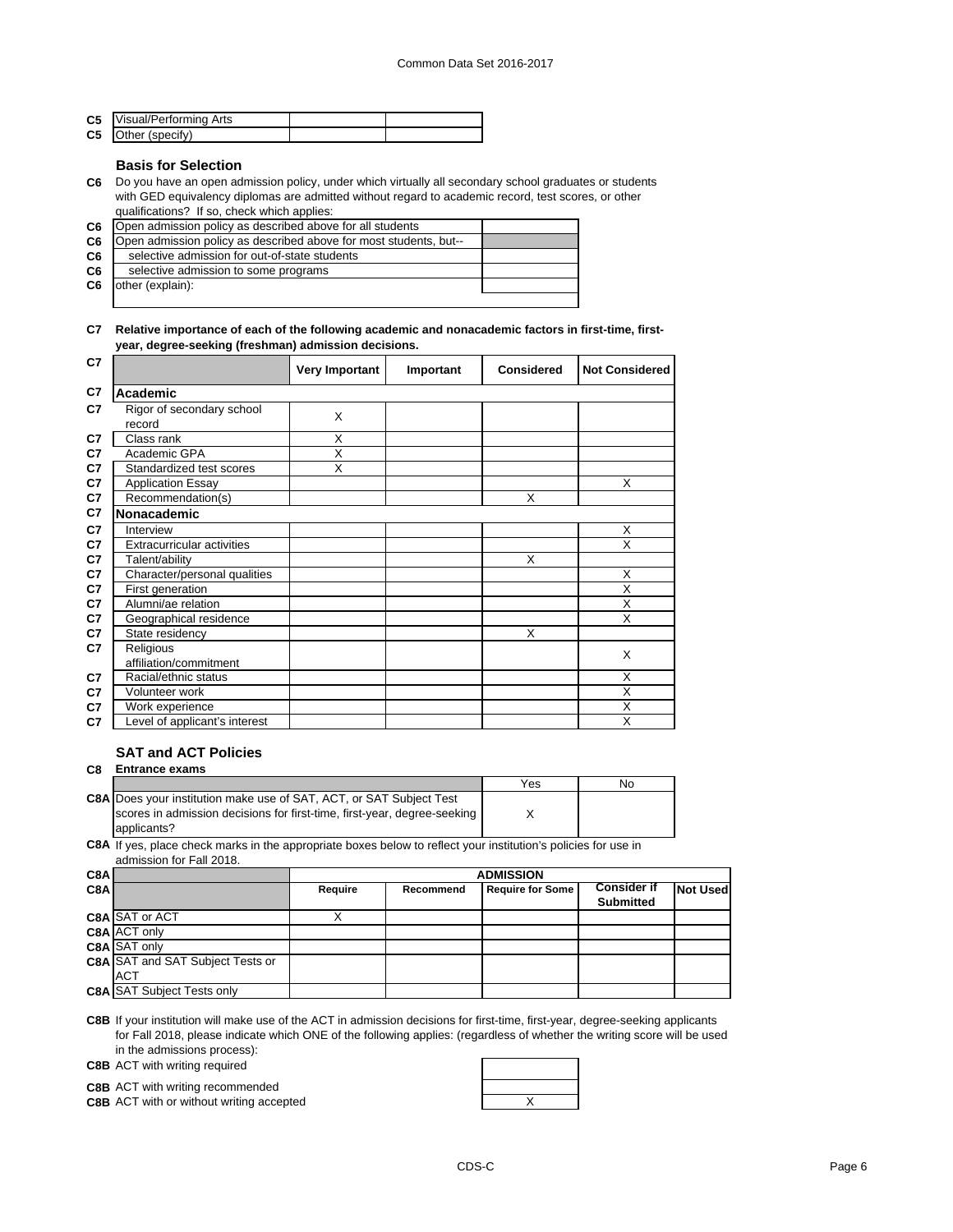| C8B If your institution will make use of the SAT in admission decisions for first-time, first-year, degree-seeking applicants |
|-------------------------------------------------------------------------------------------------------------------------------|
| for Fall 2018 please indicate which ONE of the following applies (regardless of whether the Essay score will be used          |
| in the admissions process:                                                                                                    |

|  |  | <b>C8B</b> SAT with Essay component required |  |
|--|--|----------------------------------------------|--|

**C8B** SAT with Essay component recommended

**C8B** SAT with or without Essay component accepted  $\qquad$  X

**C8C** Please indicate how your institution will use the SAT or ACT writing component; check all that apply:

| C8C |                                              | <b>SAT</b> essay | <b>ACT</b> essay |
|-----|----------------------------------------------|------------------|------------------|
|     | <b>C8C</b> For admission                     |                  |                  |
|     | <b>C8C</b> For placement                     |                  |                  |
|     | <b>C8C</b> For advising                      |                  |                  |
|     | <b>C8C</b> In place of an application essay  |                  |                  |
| C8C |                                              |                  |                  |
|     | As a validity check on the application essay |                  |                  |
|     | C8C No college policy as of now              |                  |                  |
|     | C8C Not using essay component                |                  |                  |
|     |                                              |                  |                  |

**C8D In addition**, does your institution use applicants' test scores for academic advising?

**C8D** Yes No

| <b>C8E</b> Latest date by which SAT or ACT scores must be received for fall- | August 1, 2017 |
|------------------------------------------------------------------------------|----------------|
| <b>C8E</b> Latest date by which SAT Subject Test scores must be received for |                |
| Ifall-term admission                                                         |                |

X

|     | C8F If necessary, use this space to clarify your test policies (e.g., if tests are recommended for some students, |
|-----|-------------------------------------------------------------------------------------------------------------------|
| C8F |                                                                                                                   |

**C8G** Please indicate which tests your institution uses for placement (e.g., state tests):

| C8G SAT |                                  |  |
|---------|----------------------------------|--|
| C8G ACT |                                  |  |
|         | <b>C8G SAT Subject Tests</b>     |  |
| C8G AP  |                                  |  |
|         | C8G CLEP                         |  |
|         | <b>C8G</b> Institutional Exam    |  |
|         | <b>C8G</b> State Exam (specify): |  |

#### **Freshman Profile**

Provide percentages for ALL enrolled, degree-seeking, full-time and part-time, first-time, first-year (freshman) students enrolled in Fall 2016, including students who began studies during summer, international students/nonresident aliens, and students admitted under special arrangements.

**C9 Percent and number of first-time, first-year (freshman) students enrolled in Fall 2016 who submitted national standardized (SAT/ACT) test scores. Include information for ALL enrolled, degree-seeking, first-time, first-year (freshman) students who submitted test scores. Do not include partial test scores (e.g., mathematics scores but not critical reading for a category of students) or combine other standardized test results (such as TOEFL) in this item.** *Do* **not convert SAT scores to ACT scores and vice versa.** *Do* **convert New SAT scores (2016) to Old SAT scores using the College Board's concordance tools and tables (sat.org/concordance).**

| <b>C9</b> Percent submitting SAT scores | 83% Number submitting SAT scores |  |
|-----------------------------------------|----------------------------------|--|
| <b>C9</b> Percent submitting ACT scores | 36% Number submitting ACT scores |  |
|                                         |                                  |  |

| C9<br>25th Percentile<br>75th Percentile |
|------------------------------------------|
|------------------------------------------|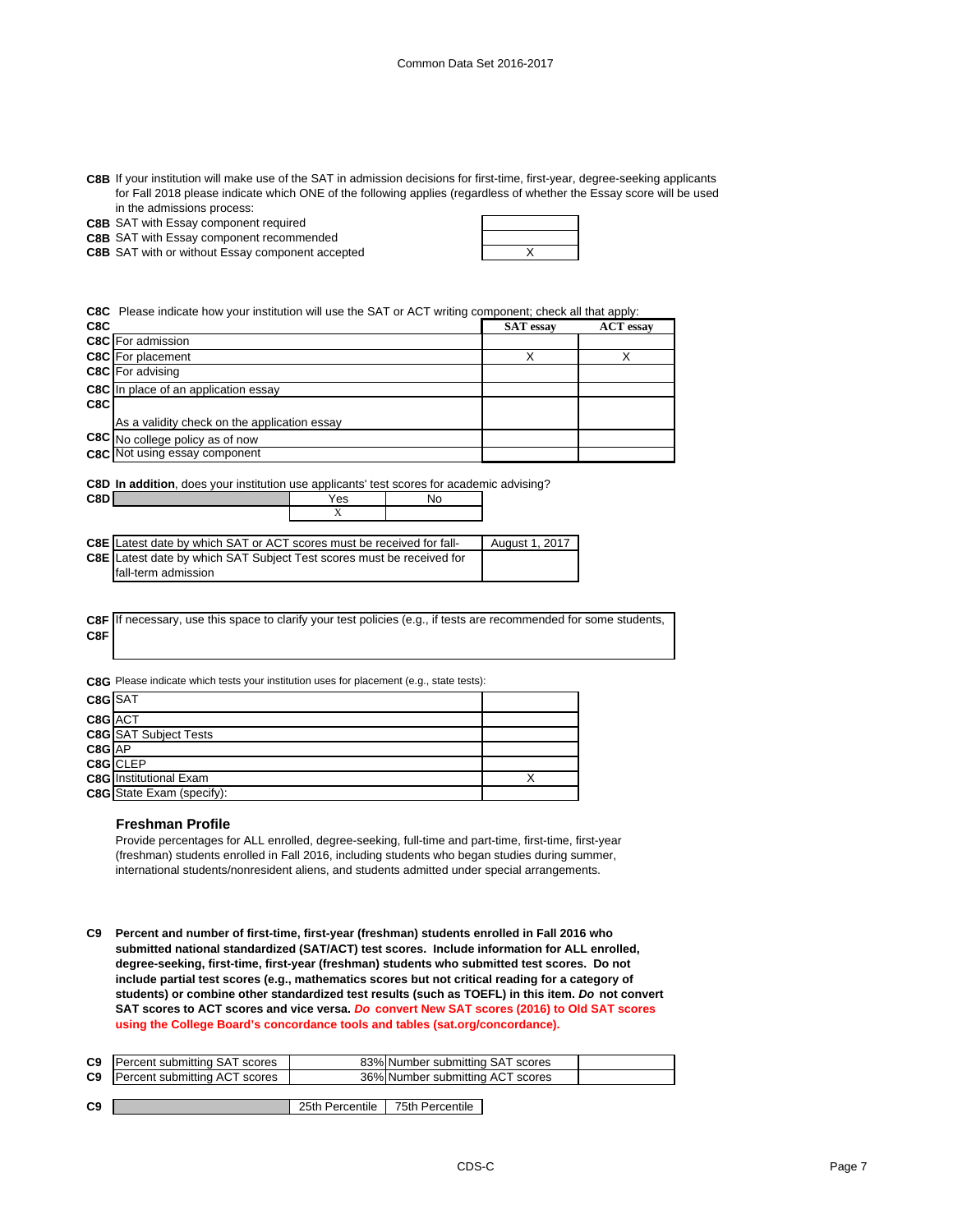| C <sub>9</sub> | <b>SAT Critical Reading</b> | 430 | 540 |
|----------------|-----------------------------|-----|-----|
| C <sub>9</sub> | <b>SAT Math</b>             | 430 | 540 |
|                | <b>SAT Writing</b>          | 420 | 520 |
|                | <b>SAT Essay</b>            | ค   |     |
| C <sub>9</sub> | <b>ACT Composite</b>        | 18  | 24  |
| C <sub>9</sub> | <b>ACT Math</b>             | 17  | 25  |
| C <sub>9</sub> | <b>ACT English</b>          | 17  | 24  |
| C <sub>9</sub> | <b>ACT Writing</b>          | 17  | 24  |

**C9** Percent of first-time, first-year (freshman) students with scores in each range:

| C9             |                         | <b>SAT Critical</b>  |                    |                    |
|----------------|-------------------------|----------------------|--------------------|--------------------|
|                |                         | Reading              | <b>SAT Math</b>    | <b>SAT Writing</b> |
| C <sub>9</sub> | 700-800                 | 1.00%                | 2.00%              | 1.00%              |
| C <sub>9</sub> | 600-699                 | $9.00\%$             | 9.00%              | 5.00%              |
| C <sub>9</sub> | 500-599                 | 33.00%               | 34.00%             | 29.00%             |
| C <sub>9</sub> | 400-499                 | 46.00%               | 44.00%             | 49.00%             |
| C <sub>9</sub> | 300-399                 | 10.00%               | 11.00%             | 16.00%             |
| C <sub>9</sub> | 200-299                 | 1.00%                | 0.00%              | 0.00%              |
|                | Totals should = $100\%$ | 100.00%              | 100.00%            | 100.00%            |
| C <sub>9</sub> |                         | <b>ACT Composite</b> | <b>ACT English</b> | <b>ACT Math</b>    |
| C <sub>9</sub> | 30-36                   | 7.00%                | 4.00%              | 4.00%              |
| C <sub>9</sub> | 24-29                   | 21.00%               | 32.00%             | 28.00%             |
| C <sub>9</sub> | 18-23                   | 43.00%               | 38.00%             | 51.00%             |
| C <sub>9</sub> | $12 - 17$               | 25.00%               | 26.00%             | 17.00%             |
| C <sub>9</sub> | $6 - 11$                | 4.00%                | 0.00%              | 0.00%              |
| C <sub>9</sub> | Below 6                 | 0.00%                | 0.00%              | 0.00%              |
|                | Totals should = 100%    | 100.00%              | 100.00%            | 100.00%            |

**C10** Percent of all degree-seeking, first-time, first-year (freshman) students who had high school class rank within each of the following ranges (report information for those students from whom you collected high school rank information).

| C10 Percent in top tenth of high school graduating class                                         | 10% |                           |     |
|--------------------------------------------------------------------------------------------------|-----|---------------------------|-----|
| C10 Percent in top quarter of high school graduating class                                       | 35% |                           |     |
| C10 Percent in top half of high school graduating class                                          |     | $72\%$ Top half +         |     |
| C10 Percent in bottom half of high school graduating class                                       |     | 28% bottom half = $100\%$ |     |
| <b>C10</b> Percent in bottom quarter of high school graduating class                             | 6%  |                           |     |
| <b>C10</b> Percent of total first-time, first-year (freshmen) students who submitted high school |     |                           |     |
| class rank:                                                                                      |     |                           | 82% |

**C11** Percentage of all enrolled, degree-seeking, first-time, first-year (freshman) students who had high school grade-point averages within each of the following ranges (using 4.0 scale). Report information only for those students from whom you collected high school GPA.

|                 | C11 Percent who had GPA of 3.75 and higher    | 15.30%  |
|-----------------|-----------------------------------------------|---------|
| C <sub>11</sub> | Percent who had GPA between 3.50 and 3.74     | 15.90%  |
| C <sub>11</sub> | Percent who had GPA between 3.25 and 3.49     | 14.40%  |
|                 | C11 Percent who had GPA between 3.00 and 3.24 | 16.60%  |
| C <sub>11</sub> | Percent who had GPA between 2.50 and 2.99     | 25.40%  |
| C <sub>11</sub> | Percent who had GPA between 2.0 and 2.49      | 11.30%  |
| C <sub>11</sub> | Percent who had GPA between 1.0 and 1.99      | 1.10%   |
| C <sub>11</sub> | Percent who had GPA below 1.0                 | 0.00%   |
|                 | Totals should = $100\%$                       | 100.00% |
|                 |                                               |         |

| C12 Average high school GPA of all degree-seeking, first-time, first-year |        |
|---------------------------------------------------------------------------|--------|
| (freshman) students who submitted GPA:                                    | 3.15   |
| C12 Percent of total first-time, first-year (freshman) students who       |        |
| submitted high school GPA:                                                | 99.00% |

## **Admission Policies**

## **C13 Application Fee**

| C <sub>13</sub> |                                                       | Yes     | No |
|-----------------|-------------------------------------------------------|---------|----|
|                 | C13 Does your institution have an<br>application fee? |         |    |
|                 | C13 Amount of application fee:                        | \$50.00 |    |
| C <sub>13</sub> |                                                       | Yes     | No |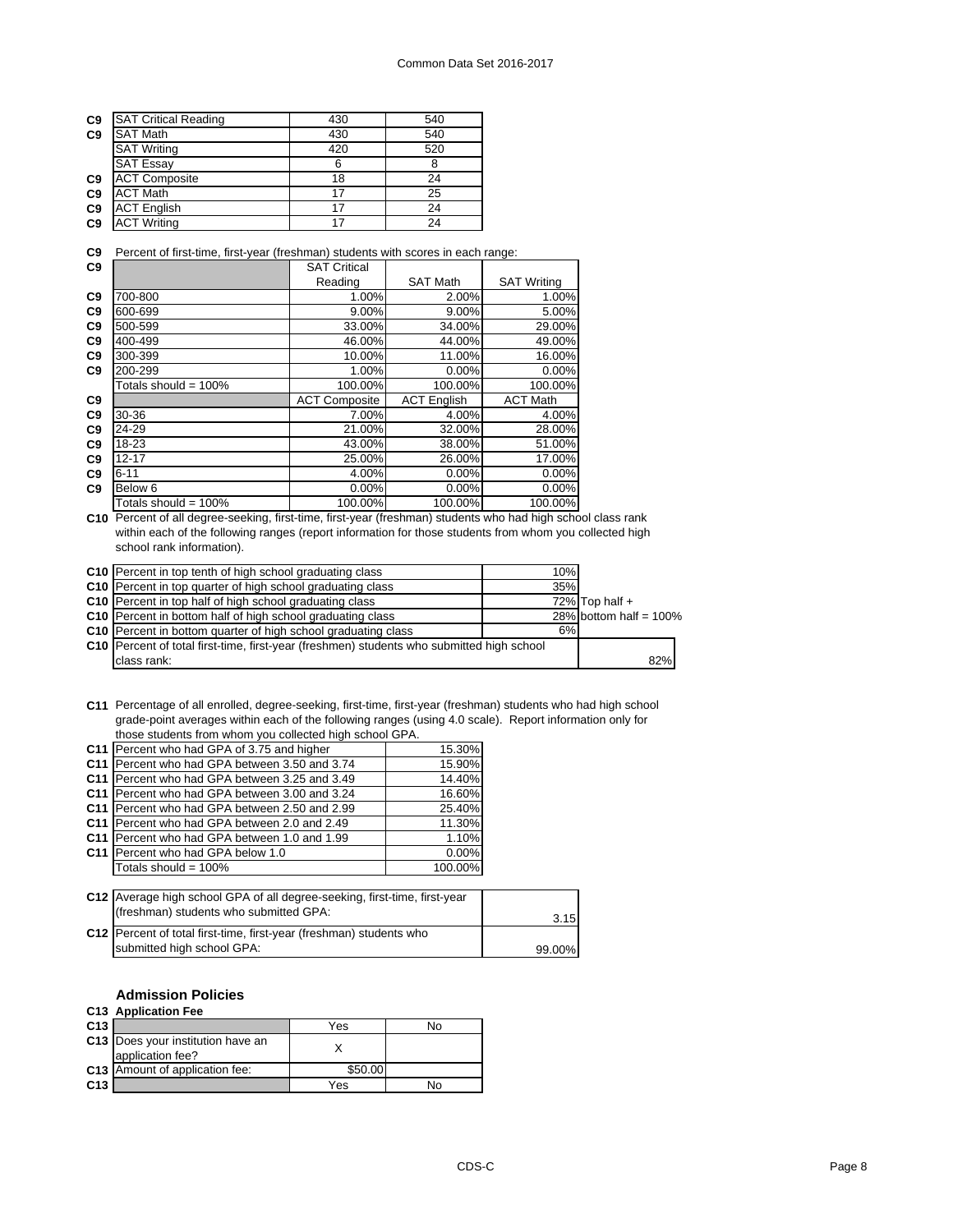|                     | C13 Can it be waived for applicants                                                                                                                                                                                                                                                                                                                                                                      | X               |        |     |    |
|---------------------|----------------------------------------------------------------------------------------------------------------------------------------------------------------------------------------------------------------------------------------------------------------------------------------------------------------------------------------------------------------------------------------------------------|-----------------|--------|-----|----|
|                     | with financial need?                                                                                                                                                                                                                                                                                                                                                                                     |                 |        |     |    |
|                     |                                                                                                                                                                                                                                                                                                                                                                                                          |                 |        |     |    |
|                     | C13 If you have an application fee and an on-line application option,                                                                                                                                                                                                                                                                                                                                    |                 |        |     |    |
|                     | C13 Same fee:                                                                                                                                                                                                                                                                                                                                                                                            |                 |        |     |    |
|                     |                                                                                                                                                                                                                                                                                                                                                                                                          | х               |        |     |    |
|                     | C <sub>13</sub> Free:                                                                                                                                                                                                                                                                                                                                                                                    |                 |        |     |    |
|                     | C13 Reduced:                                                                                                                                                                                                                                                                                                                                                                                             |                 |        |     |    |
|                     |                                                                                                                                                                                                                                                                                                                                                                                                          |                 |        |     |    |
| C13                 |                                                                                                                                                                                                                                                                                                                                                                                                          | Yes             | No     |     |    |
|                     | C13 Can on-line application fee be                                                                                                                                                                                                                                                                                                                                                                       |                 |        |     |    |
|                     | waived for applicants with                                                                                                                                                                                                                                                                                                                                                                               | X               |        |     |    |
|                     | financial need?                                                                                                                                                                                                                                                                                                                                                                                          |                 |        |     |    |
|                     |                                                                                                                                                                                                                                                                                                                                                                                                          |                 |        |     |    |
|                     | C14 Application closing date                                                                                                                                                                                                                                                                                                                                                                             |                 |        |     |    |
| C14                 |                                                                                                                                                                                                                                                                                                                                                                                                          | Yes             | No     |     |    |
|                     | C14 Does your institution have an                                                                                                                                                                                                                                                                                                                                                                        |                 |        |     |    |
|                     | application closing date?                                                                                                                                                                                                                                                                                                                                                                                | х               |        |     |    |
|                     | C14 Application closing date (fall):                                                                                                                                                                                                                                                                                                                                                                     | 8/1             |        |     |    |
|                     | C14 Priority date:                                                                                                                                                                                                                                                                                                                                                                                       |                 |        |     |    |
|                     |                                                                                                                                                                                                                                                                                                                                                                                                          |                 |        |     |    |
| C <sub>15</sub>     |                                                                                                                                                                                                                                                                                                                                                                                                          |                 |        | Yes | No |
|                     | C15 Are first-time, first-year students accepted for terms other than                                                                                                                                                                                                                                                                                                                                    |                 |        | х   |    |
|                     |                                                                                                                                                                                                                                                                                                                                                                                                          |                 |        |     |    |
| C16 I<br>C17<br>C17 | (date):<br>$C16$ By (date):<br>Other:<br>C17 Reply policy for admitted applicants (fill in one only)<br>C17 Must reply by (date):<br>C17 No set date:<br>C17 Must reply by May 1 or within<br>weeks if notified<br>thereafter<br>C <sub>17</sub>   Other:<br>C17   Deadline for housing deposit (MM/DD):<br>C17 Amount of housing deposit:<br>C17 Refundable if student does not enroll?<br>Yes, in full | 1-Nov<br>Χ<br>х | 150.00 |     |    |
| C17                 | Yes, in part<br>No                                                                                                                                                                                                                                                                                                                                                                                       |                 |        |     |    |
|                     | C18 Deferred admission                                                                                                                                                                                                                                                                                                                                                                                   |                 |        |     |    |
| C18                 |                                                                                                                                                                                                                                                                                                                                                                                                          |                 |        | Yes | No |
|                     | C18 Does your institution allow students to postpone enrollment after                                                                                                                                                                                                                                                                                                                                    |                 |        |     |    |
|                     | admission?                                                                                                                                                                                                                                                                                                                                                                                               |                 |        | X   |    |
|                     | C18 If yes, maximum period of postponement:                                                                                                                                                                                                                                                                                                                                                              |                 | 1 Year |     |    |
|                     |                                                                                                                                                                                                                                                                                                                                                                                                          |                 |        |     |    |
|                     | C19 Early admission of high school students                                                                                                                                                                                                                                                                                                                                                              |                 |        |     |    |
| C <sub>19</sub>     |                                                                                                                                                                                                                                                                                                                                                                                                          |                 |        | Yes | No |
|                     | C19 Does your institution allow high school students to enroll as full-time,<br>first-time, first-year (freshman) students one year or more before high<br>school graduation?                                                                                                                                                                                                                            |                 |        |     | X  |

Question removed from CDS.

**C20 Common Application Question removed from CDS.** (Initiated during 2006-2007 cycle)

## **Early Decision and Early Action Plans**

|                  | C21 Early Decision |     |    |
|------------------|--------------------|-----|----|
| 0.21<br><b>V</b> |                    | Yes | No |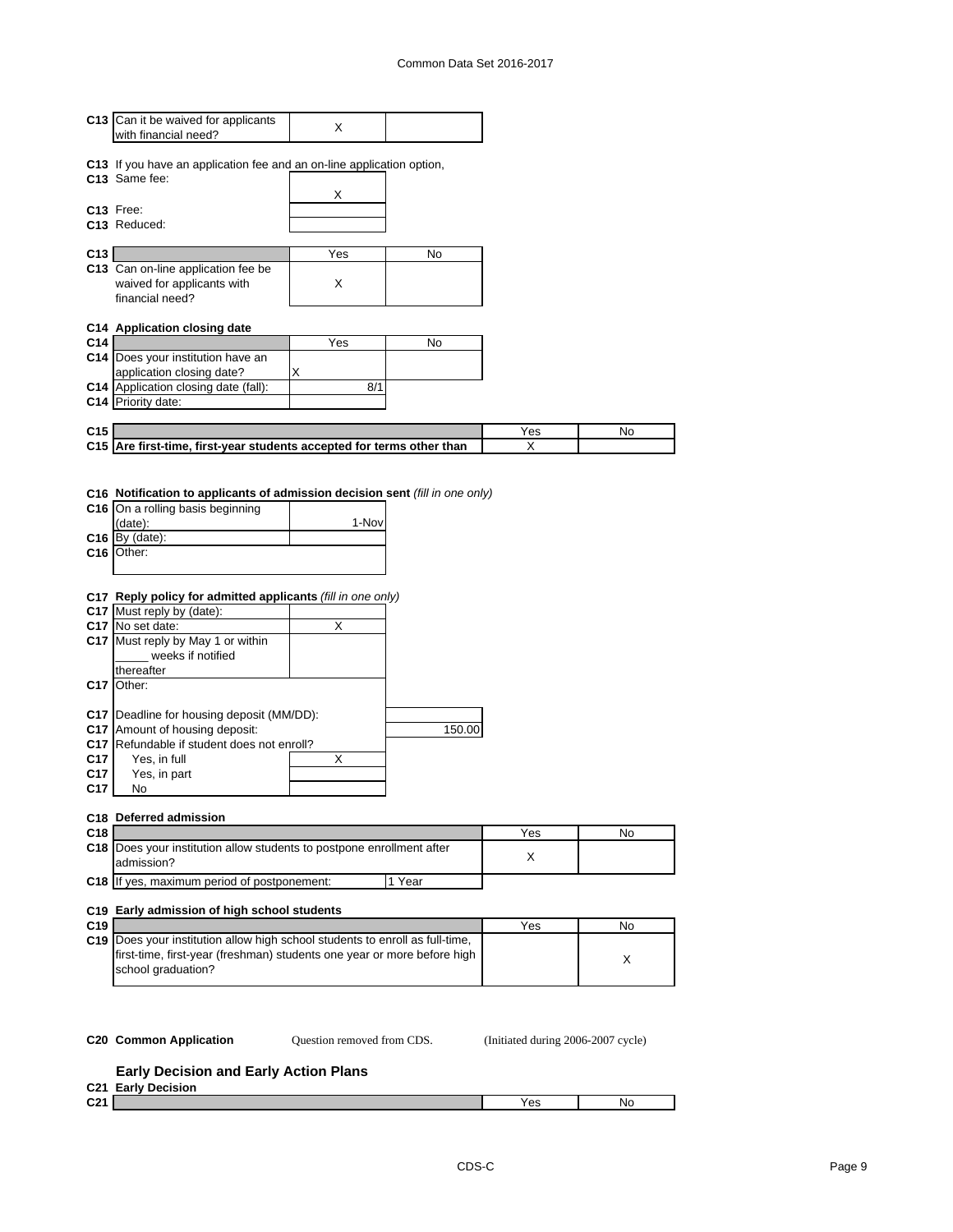| C21 Does your institution offer an early decision plan (an admission plan                                                                |     |           |
|------------------------------------------------------------------------------------------------------------------------------------------|-----|-----------|
| that permits students to apply and be notified of an admission                                                                           |     |           |
| decision well in advance of the regular notification date and that asks                                                                  |     | X         |
| students to commit to attending if accepted) for first-time, first-year                                                                  |     |           |
| (freshman) applicants for fall enrollment?                                                                                               |     |           |
| C21 If "yes," please complete the following:                                                                                             |     |           |
| C21 First or only early decision plan closing date                                                                                       |     |           |
| C21 First or only early decision plan notification date                                                                                  |     |           |
| <b>C21</b> Other early decision plan closing date                                                                                        |     |           |
| C21 Other early decision plan notification date                                                                                          |     |           |
|                                                                                                                                          |     |           |
| C21 For the Fall 2016 entering class:                                                                                                    |     |           |
|                                                                                                                                          |     |           |
| C21 Number of early decision applications received by your institution                                                                   |     |           |
| C21 Number of applicants admitted under early decision plan                                                                              |     |           |
| C21 Please provide significant details about your early decision plan:                                                                   |     |           |
|                                                                                                                                          |     |           |
|                                                                                                                                          |     |           |
| C22 Early action                                                                                                                         |     |           |
| C <sub>22</sub>                                                                                                                          | Yes | <b>No</b> |
|                                                                                                                                          |     |           |
| C22  Do you have a nonbinding early action plan whereby students are<br>notified of an admission decision well in advance of the regular |     |           |
| notification date but do not have to commit to attending your college?                                                                   |     | X         |
|                                                                                                                                          |     |           |
|                                                                                                                                          |     |           |
| C22 If "yes," please complete the following:                                                                                             |     |           |
| C22 Early action closing date                                                                                                            |     |           |
| C22 Early action notification date                                                                                                       |     |           |
|                                                                                                                                          |     |           |
| C22 Is your early action plan a "restrictive" plan under which you limit students from applying to other early plans?                    |     |           |
| C <sub>22</sub><br>Yes<br>No                                                                                                             |     |           |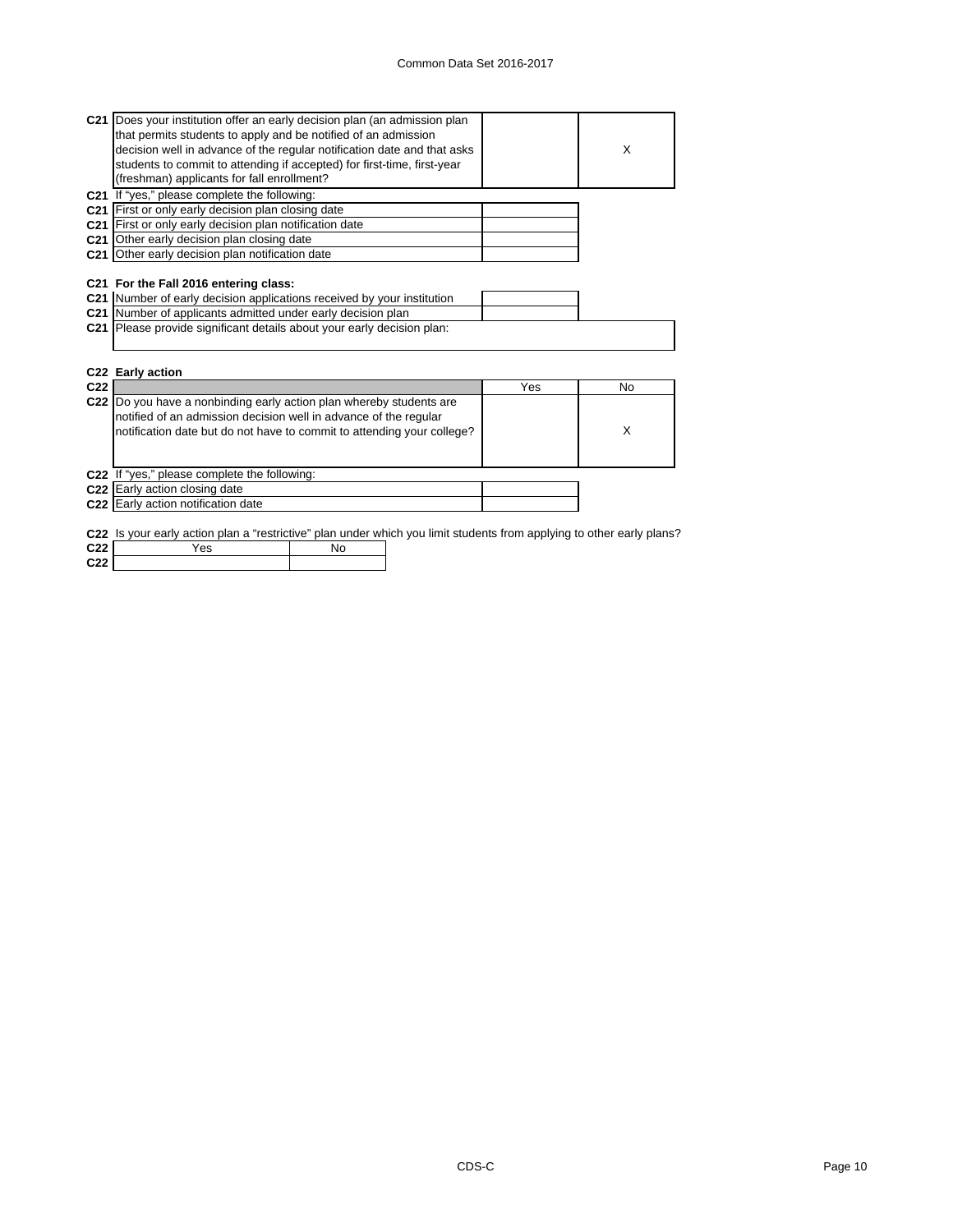## **D. TRANSFER ADMISSION**

## **Fall Applicants**

| D1 |                                                                                                                                                             | Yes | No |
|----|-------------------------------------------------------------------------------------------------------------------------------------------------------------|-----|----|
| D1 | Does your institution enroll transfer students? (If no,<br>please skip to Section E)                                                                        |     |    |
| D1 | If yes, may transfer students earn advanced standing<br>credit by transferring credits earned from course work<br>completed at other colleges/universities? |     |    |

**D2** Provide the number of students who applied, were admitted, and enrolled as degree-seeking transfer students in Fall 2016.

| D <sub>2</sub> |       | Applicants | Admitted<br>Applicants | Enrolled<br>Applicants |
|----------------|-------|------------|------------------------|------------------------|
| D <sub>2</sub> | Men   | 468        | 317                    | 246                    |
| D <sub>2</sub> | Women | 711        | 440                    | 305                    |
| D <sub>2</sub> | otal  | 1.179      | 757                    | 551                    |

## **Application for Admission**

|  |  | D3 Indicate terms for which transfers may enroll: |  |
|--|--|---------------------------------------------------|--|
|  |  |                                                   |  |

| D <sub>3</sub> | Fall   | $\overline{\mathsf{x}}$ |
|----------------|--------|-------------------------|
| D <sub>3</sub> | Winter |                         |
| D <sub>3</sub> | Spring | ⊠                       |
| D <sub>3</sub> | Summer | ਸ਼                      |

| D4             |                                                                                                                        | Yes | No |
|----------------|------------------------------------------------------------------------------------------------------------------------|-----|----|
| D <sub>4</sub> | Must a transfer applicant have a minimum number of<br>credits completed or else must apply as an entering<br>freshman? |     |    |
| D <sub>4</sub> | If yes, what is the minimum number of credits and the unit<br>of measure?                                              |     |    |

## **D5** Indicate all items required of transfer students to apply for admission:

| D <sub>5</sub> |                                                            | Required of All | Recommended<br>of All | Recommended<br>of Some | Required of Some | Not Required |
|----------------|------------------------------------------------------------|-----------------|-----------------------|------------------------|------------------|--------------|
| D <sub>5</sub> | High school transcript                                     |                 |                       |                        |                  |              |
| D <sub>5</sub> | College transcript(s)                                      |                 |                       |                        |                  |              |
| D <sub>5</sub> | Essay or personal<br>statement                             |                 |                       |                        |                  | X            |
| D <sub>5</sub> | Interview                                                  |                 |                       |                        |                  |              |
| D <sub>5</sub> | Standardized test scores                                   |                 |                       | Χ                      |                  |              |
| D <sub>5</sub> | Statement of good<br>standing from prior<br>institution(s) |                 |                       |                        |                  | X            |

**D6** If a minimum high school grade point average is required of transfer applicants, specify (on a 4.0 scale):

**D7** 2.00 If a minimum college grade point average is required of transfer applicants, specify (on a 4.0 scale):

**D8** List any other application requirements specific to transfer applicants:

**D9** List application priority, closing, notification, and candidate reply dates for transfer students. If applications are reviewed on a continuous or rolling basis, place a check mark in the "Rolling admission" column.

| D <sub>9</sub>  |        | <b>Priority Date</b> | <b>Closing Date</b> | <b>Notification Date</b> | <b>Reply Date</b> | Rolling<br>Admission |
|-----------------|--------|----------------------|---------------------|--------------------------|-------------------|----------------------|
| D <sub>9</sub>  | l Fall |                      | 8/1                 |                          |                   |                      |
| D <sub>9</sub>  | Winter |                      |                     |                          |                   |                      |
| D <sub>9</sub>  | Spring |                      | 12/15               |                          |                   |                      |
| D <sub>9</sub>  | Summer |                      |                     |                          |                   |                      |
|                 |        |                      |                     |                          |                   |                      |
| D <sub>10</sub> |        |                      |                     | Yes                      | No                |                      |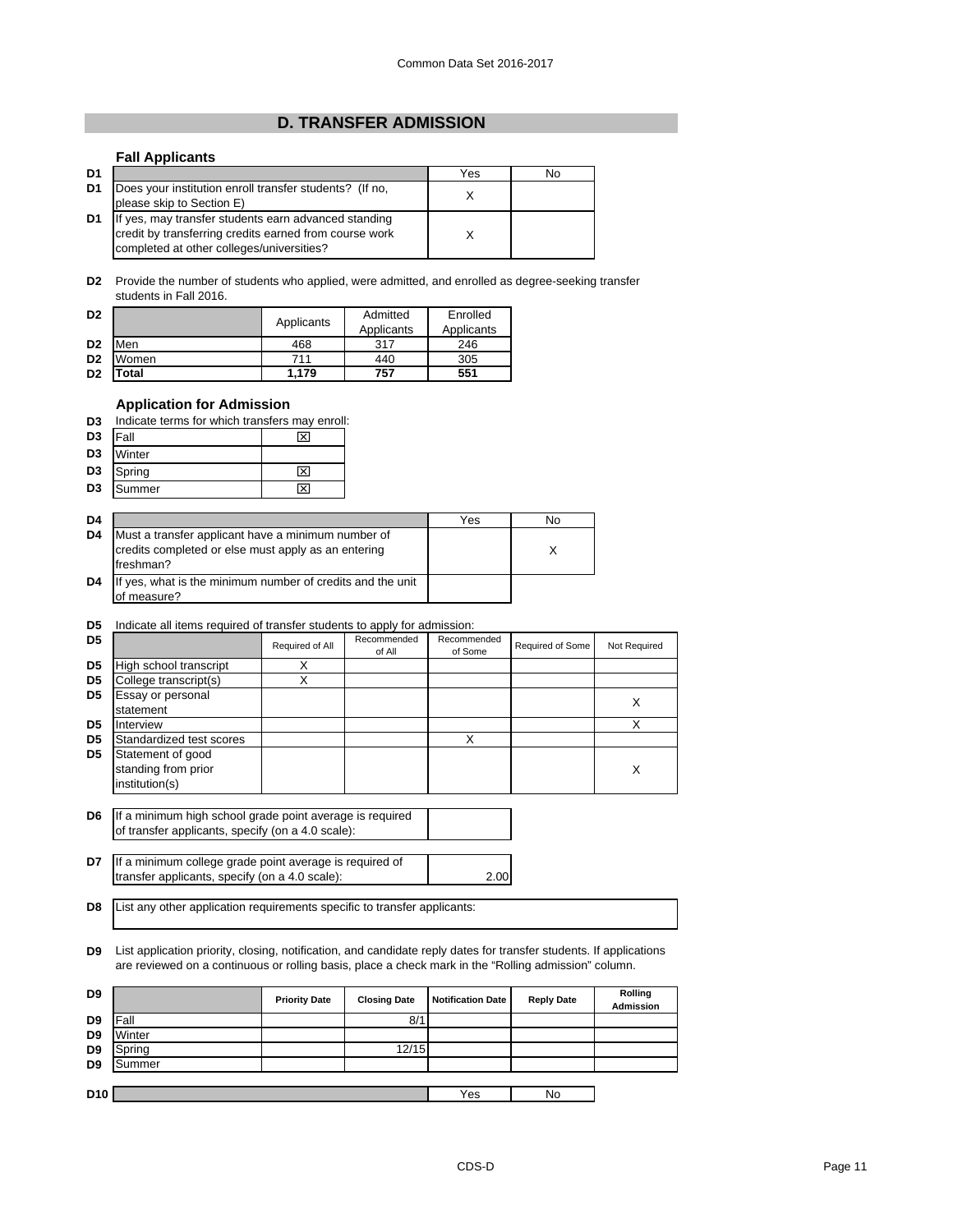|                 | <b>D10</b> Does an open admission policy, if reported, apply to<br>transfer students?                    |        | X              |  |
|-----------------|----------------------------------------------------------------------------------------------------------|--------|----------------|--|
|                 | <b>D11</b> Describe additional requirements for transfer admission, if applicable:                       |        |                |  |
|                 | <b>Transfer Credit Policies</b>                                                                          |        |                |  |
|                 | <b>D12</b> Report the lowest grade earned for any course that may be<br>transferred for credit:          |        |                |  |
| D <sub>13</sub> |                                                                                                          | Number | Unit Type      |  |
|                 | D13 Maximum number of credits or courses that may be<br>transferred from a two-year institution:         | 90     | semester hours |  |
|                 |                                                                                                          |        |                |  |
| D <sub>14</sub> |                                                                                                          | Number | Unit Type      |  |
|                 | <b>D14</b> Maximum number of credits or courses that may be<br>transferred from a four-year institution: | 90     | semester hours |  |
|                 |                                                                                                          |        |                |  |
|                 | D15 Minimum number of credits that transfers must complete at                                            |        |                |  |
|                 | your institution to earn an associate degree:                                                            | 32.00  |                |  |
|                 | <b>D16</b> Minimum number of credits that transfers must complete at                                     |        |                |  |
|                 | your institution to earn a bachelor's degree:                                                            | 32.00  |                |  |
|                 |                                                                                                          |        |                |  |
|                 | <b>D17</b> Describe other transfer credit policies:                                                      |        |                |  |
|                 |                                                                                                          |        |                |  |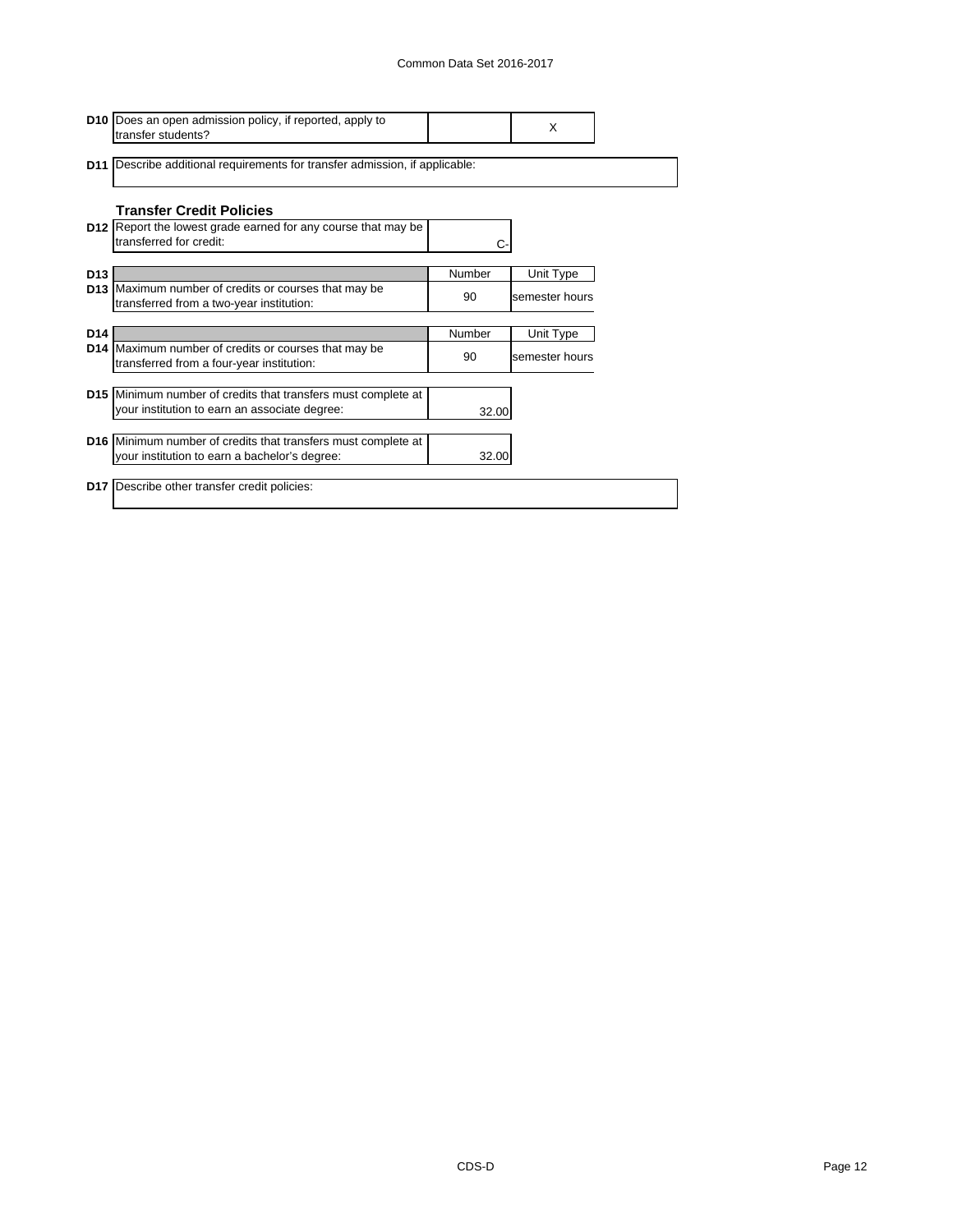## **E. ACADEMIC OFFERINGS AND POLICIES**

#### **E1 Special study options:** Identify those programs available at your institution. Refer to the glossary for definitions.

|                | iol genniuons.                      |   |
|----------------|-------------------------------------|---|
| E1             | Accelerated program                 | X |
| E <sub>1</sub> | Cooperative education program       | X |
| E <sub>1</sub> | Cross-registration                  |   |
| E <sub>1</sub> | Distance learning                   | X |
| E <sub>1</sub> | Double major                        | X |
| E1             | Dual enrollment                     | X |
| E <sub>1</sub> | English as a Second Language (ESL)  | X |
| E <sub>1</sub> | Exchange student program (domestic) | Χ |
| E <sub>1</sub> | External degree program             |   |
| E1             | Honors Program                      | X |
| E <sub>1</sub> | Independent study                   | X |
| E <sub>1</sub> | Internships                         | X |
| E <sub>1</sub> | Liberal arts/career combination     | X |
| E <sub>1</sub> | Student-designed major              | x |
| E <sub>1</sub> | Study abroad                        | X |
| E <sub>1</sub> | Teacher certification program       | X |
| E <sub>1</sub> | Weekend college                     | X |
| E <sub>1</sub> | Other (specify):                    |   |
|                |                                     |   |

**E2 This question has been removed from the Common Data Set.**

## **E3 Areas in which all or most students are required to complete some course**

|                | work prior to graduation:         |   |
|----------------|-----------------------------------|---|
| E <sub>3</sub> | Arts/fine arts                    | X |
| E <sub>3</sub> | Computer literacy                 |   |
| E <sub>3</sub> | English (including composition)   | X |
| E <sub>3</sub> | Foreign languages                 |   |
| E <sub>3</sub> | History                           |   |
| E <sub>3</sub> | Humanities                        | X |
| E <sub>3</sub> | <b>Mathematics</b>                | Χ |
| E <sub>3</sub> | Philosophy                        |   |
| E <sub>3</sub> | Sciences (biological or physical) | X |
| E <sub>3</sub> | Social science                    | X |
| E <sub>3</sub> | Other (describe):                 |   |
|                |                                   |   |

**Library Collections: The CDS Publishers will collect library data again when a new Academic Libraries Survey is in place.**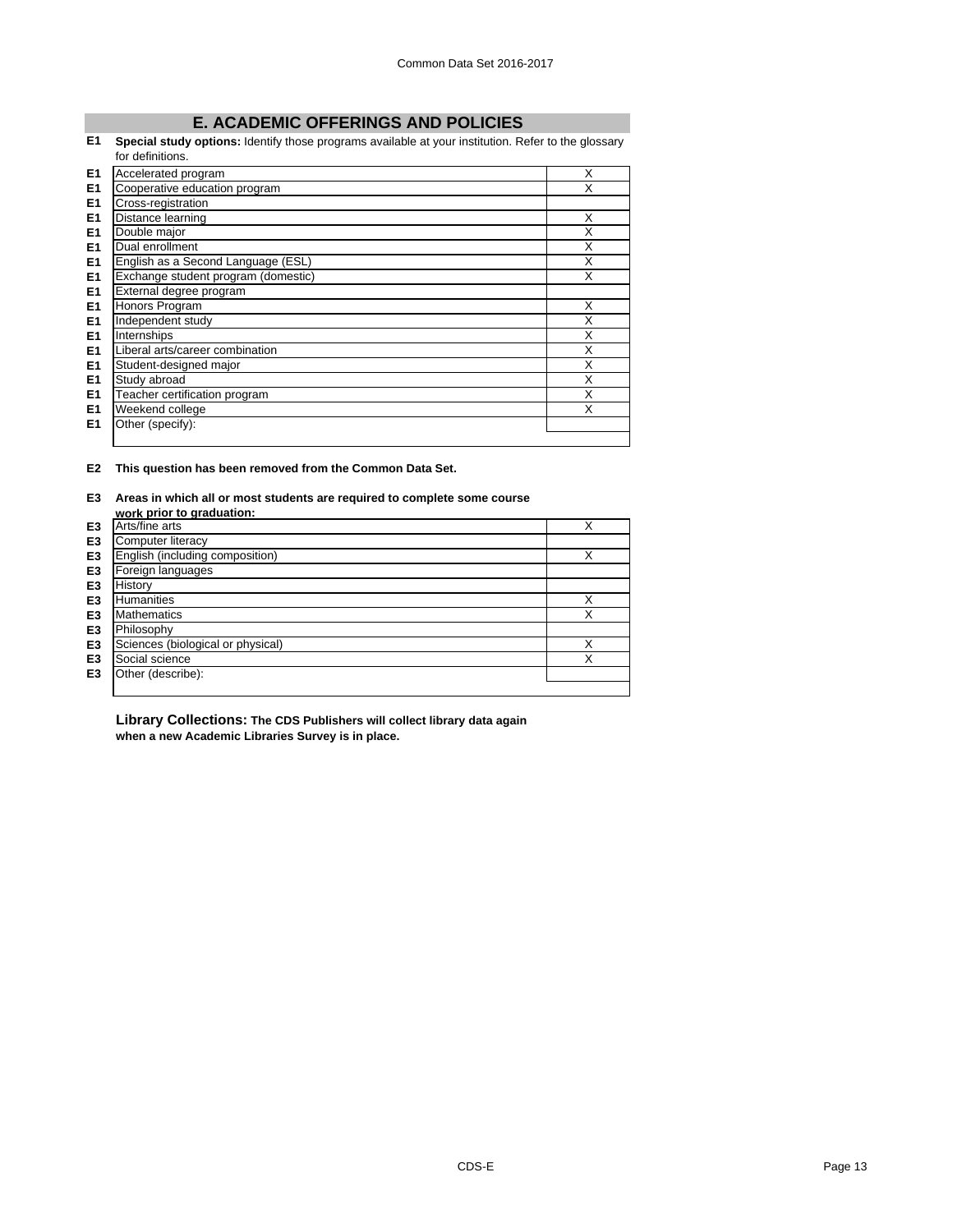## **F. STUDENT LIFE**

**F1** Percentages of first-time, first-year (freshman) degree-seeking students and degree-seeking undergraduates enrolled in Fall 2016 who fit the following categories:

| F <sub>1</sub> |                                                     | First-time, first-year |                |
|----------------|-----------------------------------------------------|------------------------|----------------|
|                |                                                     | (freshman)             | Undergraduates |
|                |                                                     | students               |                |
| F1             | Percent who are from out of state (exclude          |                        |                |
|                | international/nonresident aliens from the numerator |                        |                |
|                | and denominator)                                    | 6%                     | 6%             |
| F1             | Percent of men who join fraternities                |                        |                |
| F <sub>1</sub> | Percent of women who join sororities                | 1%                     | 1%             |
| F <sub>1</sub> | Percent who live in college-owned, -operated, or -  |                        |                |
|                | affiliated housing                                  | 26%                    | 10%            |
| F <sub>1</sub> | Percent who live off campus or commute              | 74%                    | 90%            |
| F <sub>1</sub> | Percent of students age 25 and older                | 1%                     | 22%            |
| F <sub>1</sub> | Average age of full-time students                   | 18                     | 22             |
| F <sub>1</sub> | Average age of all students (full- and part-time)   | 18                     | 23             |

|  |  |  | F2 Activities offered Identify those programs available at your institution. |
|--|--|--|------------------------------------------------------------------------------|

| F <sub>2</sub> | <b>Campus Ministries</b>     | Χ                       |
|----------------|------------------------------|-------------------------|
| F <sub>2</sub> | Choral groups                | Χ                       |
| F <sub>2</sub> | Concert band                 | $\overline{\mathsf{x}}$ |
| F <sub>2</sub> | Dance                        | $\overline{\mathsf{x}}$ |
| F <sub>2</sub> | Drama/theater                | X                       |
| F <sub>2</sub> | <b>International Student</b> | X                       |
|                | Organization                 |                         |
| F <sub>2</sub> | Jazz band                    | $\overline{\mathsf{x}}$ |
| F <sub>2</sub> | Literary magazine            | X                       |
| F <sub>2</sub> | Marching band                |                         |
| F <sub>2</sub> | Model UN                     | X                       |
| F <sub>2</sub> | Music ensembles              | X                       |
| F <sub>2</sub> | Musical theater              | $\overline{\mathsf{x}}$ |
| F <sub>2</sub> | Opera                        | $\overline{\mathsf{x}}$ |
| F <sub>2</sub> | Pep band                     | X                       |
| F <sub>2</sub> | Radio station                |                         |
| F <sub>2</sub> | Student government           | Χ                       |
| F <sub>2</sub> | Student newspaper            | X                       |
| F <sub>2</sub> | Student-run film society     |                         |
| F <sub>2</sub> | Symphony orchestra           | Χ                       |
| F <sub>2</sub> | <b>Television station</b>    | X                       |
| F <sub>2</sub> | Yearbook                     |                         |

**F2** Yearbook

**F3 ROTC** (program offered in cooperation with Reserve Officers' Training Corps)

| F <sub>3</sub> |                                      | On Campus | At Cooperating<br>Institution | Name of Cooperating<br>Institution |
|----------------|--------------------------------------|-----------|-------------------------------|------------------------------------|
|                | <b>F3</b> Army ROTC is offered:      |           |                               |                                    |
|                | <b>F3</b> Naval ROTC is offered:     |           |                               |                                    |
|                | <b>F3</b> Air Force ROTC is offered: |           |                               |                                    |

**F4 Housing:** Check all types of college-owned, -operated, or -affiliated housing available for undergraduates at your institution.

| F4             | Coed dorms                        |   |
|----------------|-----------------------------------|---|
| F <sub>4</sub> | Men's dorms                       |   |
| F4             | Women's dorms                     |   |
| F4             | Apartments for married students   |   |
|                |                                   |   |
| F4             | Apartments for single students    | x |
| F4             | Special housing for disabled      |   |
|                | students                          |   |
|                |                                   |   |
| F4             | Special housing for international |   |
|                | students                          |   |
| F4             | Fraternity/sorority housing       |   |
| F4             | Cooperative housing               |   |
| F4             | Theme housing                     |   |
| F4             | Wellness housing                  |   |
| F4             | Other housing options (specify):  |   |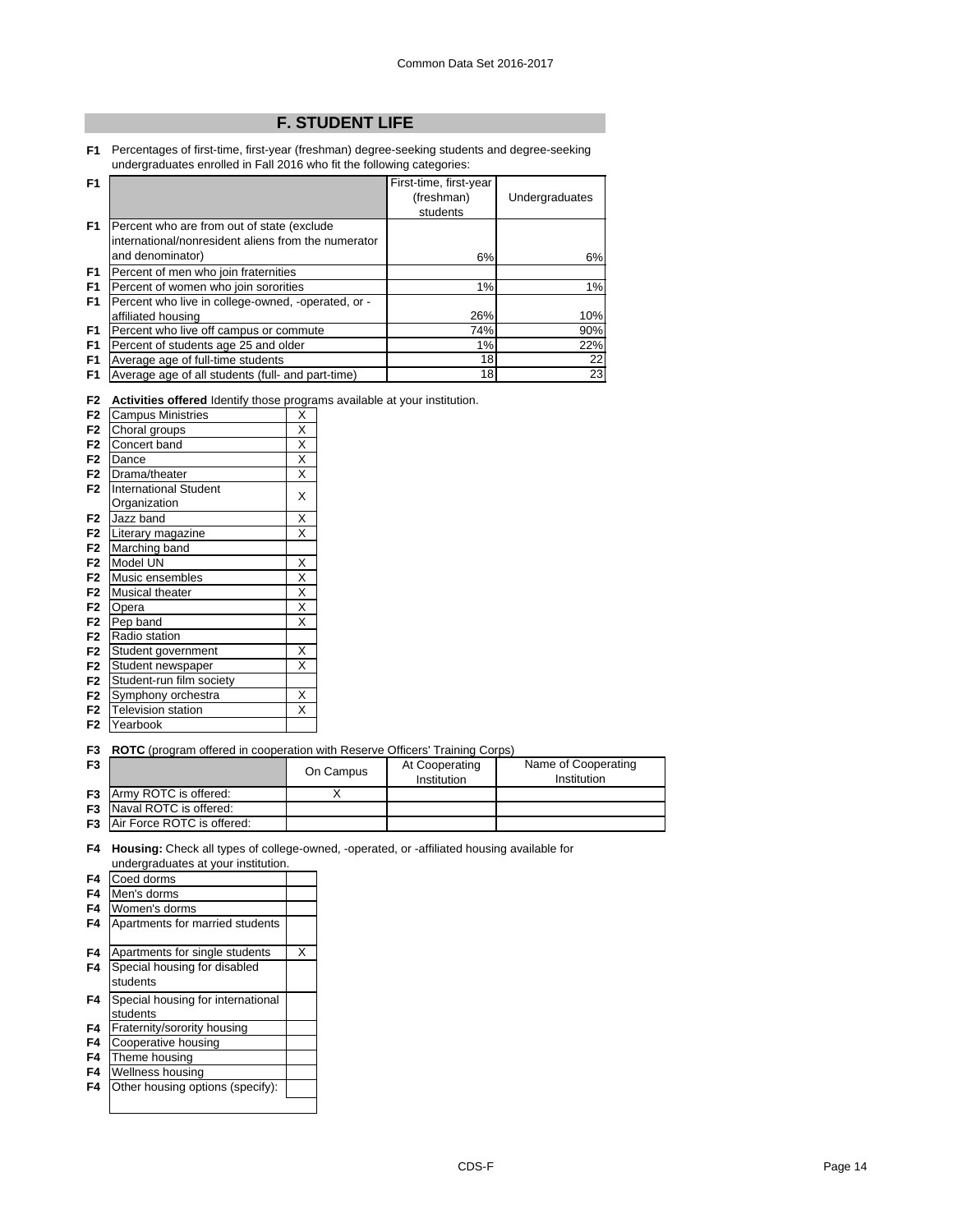## **G. ANNUAL EXPENSES**

**G0** Please provide the URL of your institution's net price calculator:

### **Provide 2017-2018 academic year costs of attendance for the following categories that are applicable to your institution.**

X time and provide an approximate date (i.e., month/day) when your institution's final 2017-2018 academic 1-Jun Check here if your institution's 2017-2018 academic year costs of attendance are not available at this year costs of attendance will be available:

**G1 Undergraduate full-time tuition, required fees, room and board List the typical tuition, required fees, and room and board for a full-time undergraduate student for the FULL 2017-2018 academic year (30 semester or 45 quarter hours for institutions that derive annual tuition by multiplying credit hour cost by number of credits). A full academic year refers to the period of time generally extending from September to June; usually equated to two semesters, two trimesters, three quarters, or the period covered by a four-one-four plan. Room and board is defined as double occupancy and 19 meals per week or the maximum meal plan. Required fees include only charges that all full-time students must pay that are not included in tuition (e.g., registration, health, or activity fees.) Do not include optional fees (e.g., parking, laboratory use).**

| G1                   |                                                             | First-Year | Undergraduates |         |
|----------------------|-------------------------------------------------------------|------------|----------------|---------|
| G1                   | <b>IPRIVATE INSTITUTIONS</b>                                |            |                |         |
|                      | Tuition:                                                    |            |                |         |
| G1                   | <b>PUBLIC INSTITUTIONS</b>                                  |            |                |         |
|                      | Tuition:                                                    |            |                |         |
|                      | In-district                                                 |            |                |         |
| G1                   | PUBLIC INSTITUTIONS                                         |            |                |         |
|                      | In-state (out-of-district):                                 |            |                |         |
| G1                   | PUBLIC INSTITUTIONS                                         |            |                |         |
|                      | Out-of-state:                                               |            |                |         |
| G1                   | NONRESIDENT ALIENS                                          |            |                |         |
|                      | Tuition:                                                    |            |                |         |
|                      |                                                             |            |                |         |
| G1                   | <b>REQUIRED FEES:</b>                                       |            |                |         |
|                      |                                                             |            |                |         |
| G1                   | <b>ROOM AND BOARD:</b>                                      |            |                |         |
|                      | (on-campus)                                                 |            |                |         |
| G1                   | <b>ROOM ONLY:</b>                                           |            |                |         |
|                      | (on-campus)                                                 |            |                |         |
| G1                   | <b>BOARD ONLY:</b>                                          |            |                |         |
|                      | (on-campus meal plan)                                       |            |                |         |
|                      |                                                             |            |                |         |
| G1                   | Comprehensive tuition and room and board fee (if your       |            |                |         |
|                      | college cannot provide separate tuition and room and        |            |                |         |
|                      | board fees):                                                |            |                |         |
|                      |                                                             |            |                |         |
| G1                   | Other:                                                      |            |                |         |
|                      |                                                             |            |                |         |
|                      |                                                             |            |                |         |
| G <sub>2</sub>       |                                                             |            | Minimum        | Maximum |
| G2                   | Number of credits per term a student can take for the       |            |                |         |
|                      | stated full-time tuition                                    |            |                |         |
|                      |                                                             |            |                |         |
| G3<br>G <sub>3</sub> | Do tuition and fees vary by year of study (e.g., sophomore, |            | Yes            | No      |
|                      | junior, senior)?                                            |            |                |         |
|                      |                                                             |            |                |         |
|                      |                                                             |            |                |         |
| G4                   |                                                             |            | Yes            | No      |
| G4                   | Do tuition and fees vary by undergraduate instructional     |            |                |         |
|                      | program?                                                    |            |                |         |
| G4                   |                                                             |            | %              |         |
|                      |                                                             |            |                |         |
| G4                   | If yes, what percentage of full-time undergraduates pay     |            |                |         |
|                      | more than the tuition and fees reported in G1?              |            |                |         |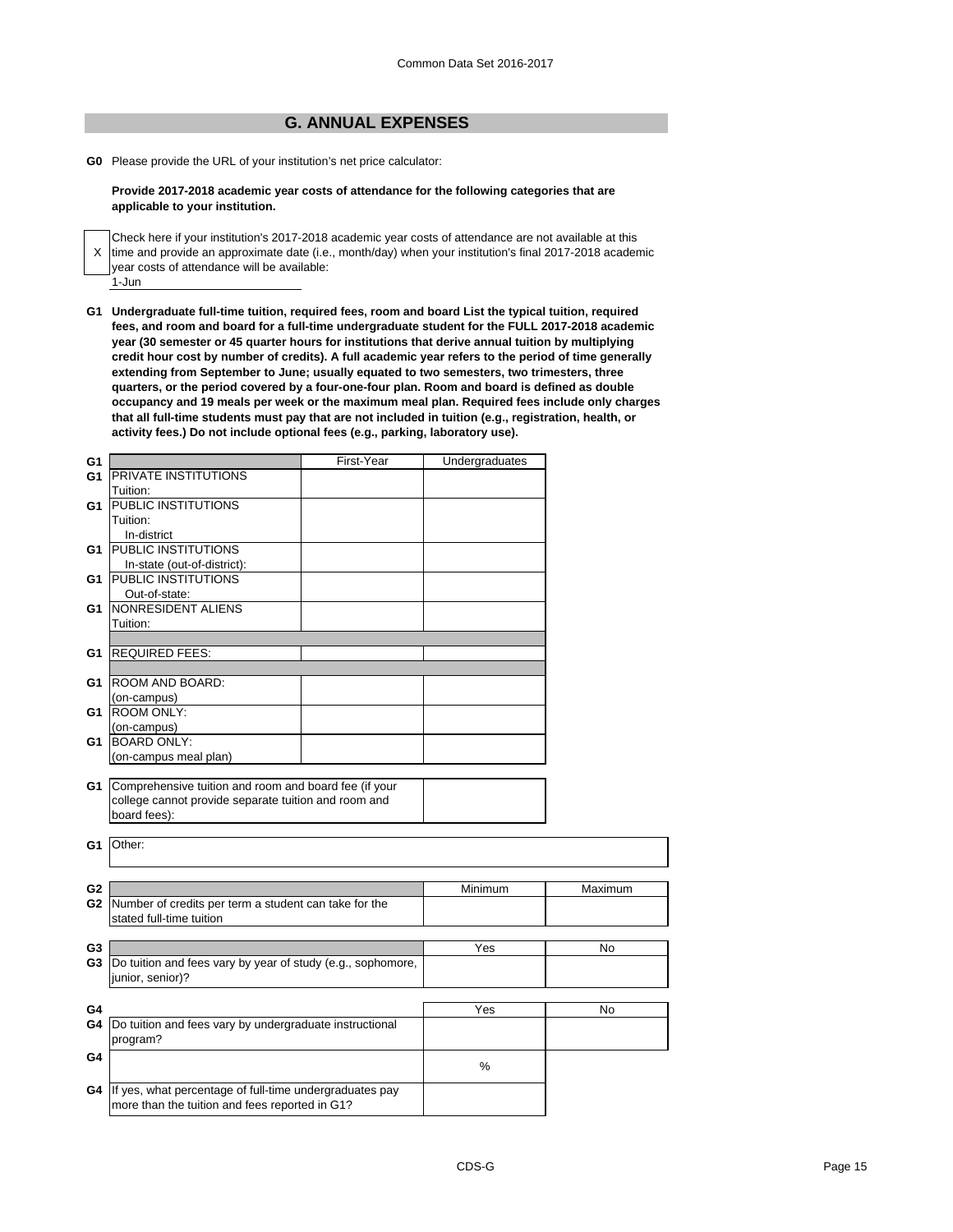**G5** Provide the estimated expenses for a typical full-time undergraduate student:

| G5 |                                 | Residents | Commuters<br>(living at home) | Commuters<br>(not living at home) |
|----|---------------------------------|-----------|-------------------------------|-----------------------------------|
| G5 | Books and supplies              |           |                               |                                   |
| G5 | Room only                       |           |                               |                                   |
| G5 | Board only                      |           |                               |                                   |
| G5 | Room and board total (if your   |           |                               |                                   |
|    | college cannot provide separate |           |                               |                                   |
|    | room and board figures for      |           |                               |                                   |
|    | commuters not living at home):  |           |                               |                                   |
| G5 | Transportation                  |           |                               |                                   |
| G5 | Other expenses                  |           |                               |                                   |

**G6** Undergraduate per-credit-hour charges (tuition only)

|    | <b>G6 PRIVATE INSTITUTIONS:</b> |  |
|----|---------------------------------|--|
| G6 | <b>PUBLIC INSTITUTIONS</b>      |  |
|    | In-district:                    |  |
| G6 | <b>PUBLIC INSTITUTIONS</b>      |  |
|    | In-state (out-of-district):     |  |
| G6 | <b>PUBLIC INSTITUTIONS</b>      |  |
|    | Out-of-state:                   |  |
| G6 | <b>INONRESIDENT ALIENS:</b>     |  |
|    |                                 |  |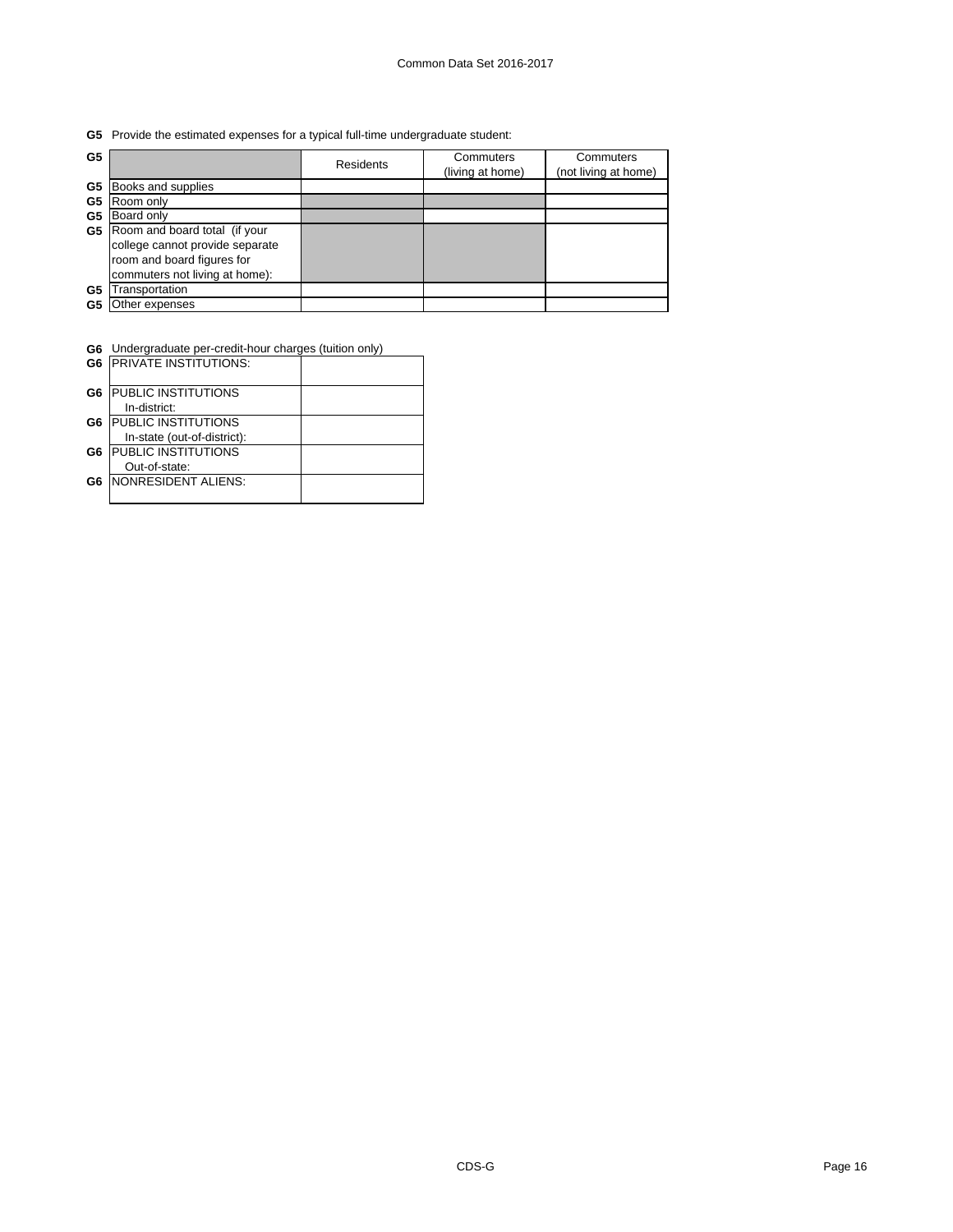## **H. FINANCIAL AID**

## **Aid Awarded to Enrolled Undergraduates**

Enter total dollar amounts awarded to enrolled full-time and less than full-time degree-seeking undergraduates (using the same cohort reported in CDS Question B1, "total degree-seeking" undergraduates) in the following categories. (Note: If the data being reported are final figures for the 2015- 2016 academic year (see the next item below), use the 2015-2016 academic year's CDS Question B1 cohort.) Include aid awarded to international students (i.e., those not qualifying for federal aid). Aid that is non-need-based but that was used to meet need should be reported in the need-based aid columns. (For a suggested order of precedence in assigning categories of aid to cover need, see the entry for "non-needbased scholarship or grant aid" on the last page of the definitions section.)

| H <sub>1</sub> |                                                                                                                                      | 2016-2017<br>estimated | 2015-2016<br>final |
|----------------|--------------------------------------------------------------------------------------------------------------------------------------|------------------------|--------------------|
| H <sub>1</sub> | Indicate the academic year for which data are reported for items H1,<br>H <sub>2</sub> . H <sub>2</sub> A, and H <sub>6</sub> below: |                        |                    |

**H3** Which needs-analysis methodology does your institution use in awarding institutional aid?

|     | <b>H3</b>   Federal methodology (FM)     |  |
|-----|------------------------------------------|--|
|     | <b>H3</b> Institutional methodology (IM) |  |
| --- |                                          |  |

**H3** Both FM and IM

| H1             |                                                                                                                                                                                   | Need-based \$<br>(Include non-need-<br>based aid used to<br>meet need.) | Non-need-<br>based \$<br>(Exclude non-need-<br>based aid used to<br>meet need.) |
|----------------|-----------------------------------------------------------------------------------------------------------------------------------------------------------------------------------|-------------------------------------------------------------------------|---------------------------------------------------------------------------------|
| H1             | <b>Scholarships/Grants</b>                                                                                                                                                        |                                                                         |                                                                                 |
| H <sub>1</sub> | Federal                                                                                                                                                                           | \$13,613,438                                                            |                                                                                 |
| H1             | State (i.e., all states, not only the state in which your institution is<br>located)                                                                                              | \$10,208,799                                                            | \$882,272                                                                       |
| H1             | Institutional: Endowed scholarships, annual gifts and tuition funded<br>grants, awarded by the college, excluding athletic aid and tuition<br>waivers (which are reported below). | \$1,310,035                                                             | \$609,733                                                                       |
| H1             | Scholarships/grants from external sources (e.g., Kiwanis, National<br>Merit) not awarded by the college                                                                           | \$804,177                                                               | \$632,773                                                                       |
| H <sub>1</sub> | <b>Total Scholarships/Grants</b>                                                                                                                                                  | \$25,936,449                                                            | \$2,124,778                                                                     |
| H1             | Self-Help                                                                                                                                                                         |                                                                         |                                                                                 |
| H1             | Student loans from all sources (excluding parent loans)                                                                                                                           | \$28,658,014                                                            | \$1,304,017                                                                     |
| H <sub>1</sub> | Federal Work-Study                                                                                                                                                                | \$329,485                                                               |                                                                                 |
| H <sub>1</sub> | State and other (e.g., institutional) work-study/employment (Note:<br>Excludes Federal Work-Study captured above.)                                                                |                                                                         |                                                                                 |
| H1             | <b>Total Self-Help</b>                                                                                                                                                            | \$28,987,499                                                            | \$1,304,017                                                                     |
| H <sub>1</sub> | Other                                                                                                                                                                             |                                                                         |                                                                                 |
| H1             | Parent Loans                                                                                                                                                                      | \$1,577,643                                                             | \$48,385                                                                        |
| H <sub>1</sub> | <b>Tuition Waivers</b>                                                                                                                                                            |                                                                         |                                                                                 |
|                | Reporting is optional. Report tuition waivers in this row if you choose to                                                                                                        |                                                                         |                                                                                 |
|                | report them. Do not report tuition waivers elsewhere.                                                                                                                             |                                                                         |                                                                                 |
| H1             | <b>Athletic Awards</b>                                                                                                                                                            | \$550,967                                                               | \$1,608,769                                                                     |

**H2 Number of Enrolled Students Awarded Aid:** List the number of degree-seeking full-time and less-thanfull-time undergraduates who applied for and were awarded financial aid from any source. **Aid that is nonneed-based but that was used to meet need should be counted as need-based aid.** Numbers should reflect the cohort awarded the dollars reported in H1. Note: In the chart below, students may be counted in more than one row, and full-time freshmen should also be counted as full-time undergraduates.

| H <sub>2</sub> |                                                                                                         | <b>First-time</b><br><b>Full-time</b><br>Freshmen | <b>Full-time</b><br>Undergraduate<br>(Incl. Fresh.) | Less Than<br><b>Full-time</b><br>Undergraduate |
|----------------|---------------------------------------------------------------------------------------------------------|---------------------------------------------------|-----------------------------------------------------|------------------------------------------------|
| H <sub>2</sub> | Number of degree-seeking undergraduate students<br>la<br>(CDS Item B1 if reporting on Fall 2016 cohort) | 1560                                              | 6595                                                | 2151                                           |
| H <sub>2</sub> | Number of students in line a who applied for need-based<br>financial aid                                | 1407                                              | 5658                                                | 1444                                           |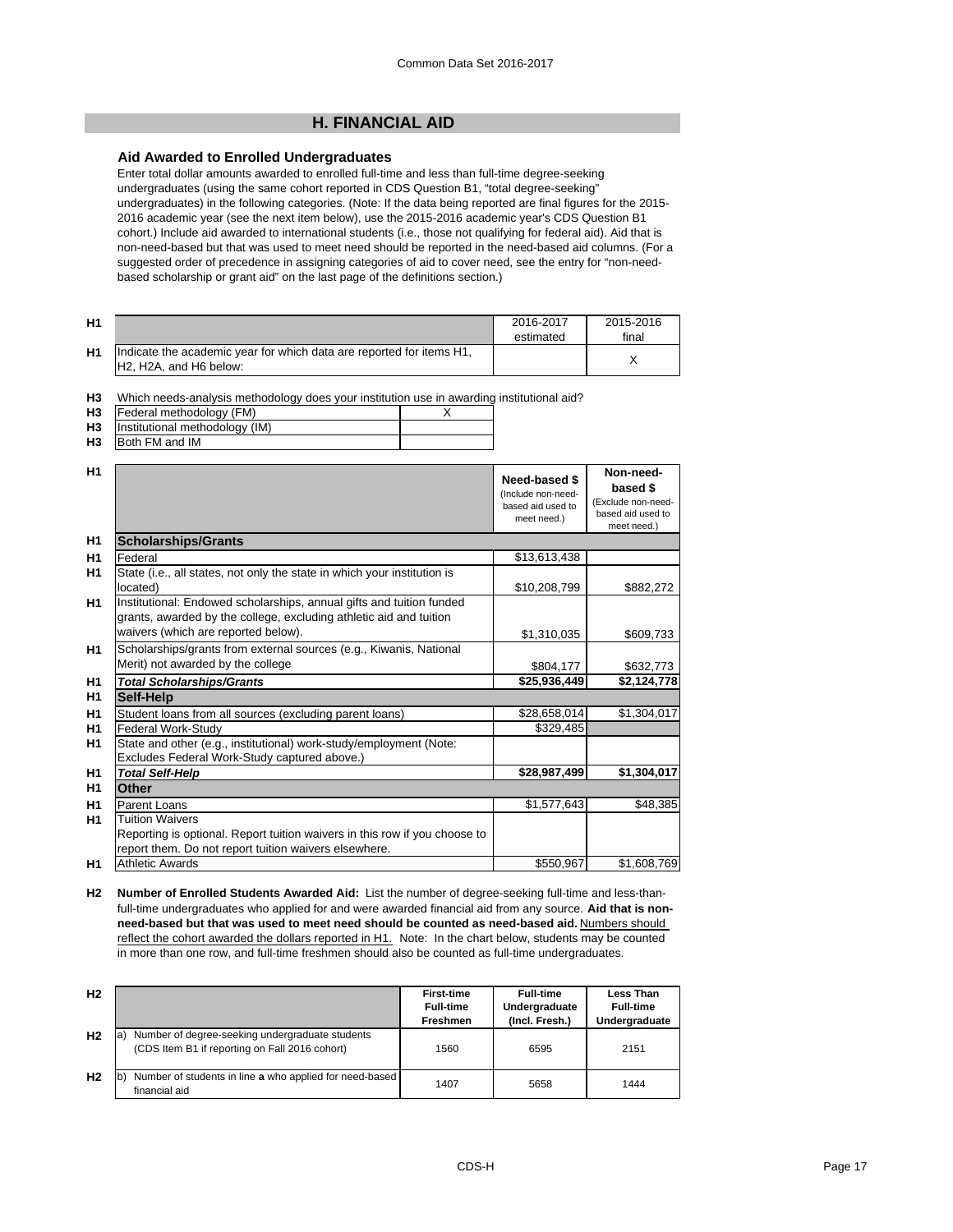| H <sub>2</sub> |    | Number of students in line <b>b</b> who were determined to | 1097        | 4593    | 1232         |
|----------------|----|------------------------------------------------------------|-------------|---------|--------------|
|                |    | have financial need                                        |             |         |              |
| H <sub>2</sub> |    | Number of students in line c who were awarded any          | 1019        | 4340    | 1085         |
|                |    | financial aid                                              |             |         |              |
| H <sub>2</sub> |    | e) Number of students in line d who were awarded any       | 669         | 2963    | 675          |
|                |    | need-based scholarship or grant aid                        |             |         |              |
| H <sub>2</sub> |    | Number of students in line d who were awarded any          | 607         | 2955    | 776          |
|                |    | need-based self-help aid                                   |             |         |              |
| H <sub>2</sub> |    | Number of students in line d who were awarded any non-     | 501         | 1363    | 68           |
|                |    | need-based scholarship or grant aid                        |             |         |              |
| H <sub>2</sub> | h) | Number of students in line d whose need was fully met      |             |         |              |
|                |    | (exclude PLUS loans, unsubsidized loans, and private       | 70          | 218     | 9            |
|                |    | alternative loans)                                         |             |         |              |
| H <sub>2</sub> |    | On average, the percentage of need that was met of         |             |         |              |
|                |    | students who were awarded any need-based aid.              |             | 56.0%   | 30.0%        |
|                |    | Exclude any aid that was awarded in excess of need as      | 57.0%       |         |              |
|                |    | well as any resources that were awarded to replace EFC     |             |         |              |
|                |    | (PLUS loans, unsubsidized loans, and private alternative   |             |         |              |
|                |    | loans)                                                     |             |         |              |
| H <sub>2</sub> |    | The average financial aid package of those in line d.      |             |         |              |
|                |    | Exclude any resources that were awarded to replace         | \$9,480     | \$9.786 | \$5,348      |
|                |    | EFC (PLUS loans, unsubsidized loans, and private           |             |         |              |
|                |    | alternative loans)                                         |             |         |              |
| H <sub>2</sub> | k) | Average need-based scholarship and grant award of          | \$5,090     | \$5,401 | \$2,782      |
|                |    | those in line e                                            |             |         |              |
| H <sub>2</sub> |    | Average need-based self-help award (excluding PLUS         |             |         |              |
|                |    | loans, unsubsidized loans, and private alternative loans)  | \$3,002     | \$3,783 | \$3,350      |
|                |    | of those in line f                                         |             |         |              |
| H <sub>2</sub> |    | m) Average need-based loan (excluding PLUS loans,          |             | \$3,751 |              |
|                |    | unsubsidized loans, and private alternative loans) of      | \$<br>2,961 |         | \$.<br>3,351 |
|                |    | those in line f who were awarded a need-based loan         |             |         |              |
|                |    |                                                            |             |         |              |

**H2A Number of Enrolled Students Awarded Non-need-based Scholarships and Grants**: List the number of degree-seeking full-time and less-than-full-time undergraduates who had no financial need and who were awarded institutional non-need-based scholarship or grant aid. Numbers should reflect the cohort awarded the dollars reported in H1. Note: In the chart below, students may be counted in more than one row, and full-time freshmen should also be counted as full-time undergraduates.

| H2A         |                                                                                                                                                                                                                  | <b>First-time</b><br><b>Full-time</b><br>Freshmen | <b>Full-time</b><br>Undergrad<br>(Incl. Fresh.) | <b>Less Than</b><br><b>Full-time</b><br>Undergrad |
|-------------|------------------------------------------------------------------------------------------------------------------------------------------------------------------------------------------------------------------|---------------------------------------------------|-------------------------------------------------|---------------------------------------------------|
| $H2A$ In)   | Number of students in line a who had no financial need<br>and who were awarded institutional non-need-based<br>scholarship or grant aid (exclude those who were<br>awarded athletic awards and tuition benefits) | 11                                                | 115                                             | 16                                                |
| $H2A$ (0)   | Average dollar amount of institutional non-need-based<br>scholarship and grant aid awarded to students in line n                                                                                                 | \$<br>8,198                                       | \$3,710                                         | \$<br>1,135                                       |
| $H2A$ (p)   | Number of students in line a who were awarded an<br>institutional non-need-based athletic scholarship or grant                                                                                                   | 19                                                | 109                                             | 2                                                 |
| $H2A$ $q$ ) | Average dollar amount of institutional non-need-based<br>athletic scholarships and grants awarded to students in<br>line <b>p</b>                                                                                | \$<br>9,309                                       | 11,611<br>S.                                    | 4,809                                             |

**H3** Incorporated into H1 above.

**Note:** These are the graduates and loan types to include and exclude in order to fill out CDS H4 and H5.

Include: \* 2016 undergraduate class: all students

who started at your institution as first- time

students and received a bachelor's degree

between July 1, 2015 and June 30, 2016.

\* only loans made to students who borrowed

while enrolled at your institution.

\* co-signed loans.

Exclude: \* students who transferred in.

\* money borrowed at other institutions.

\* parent loans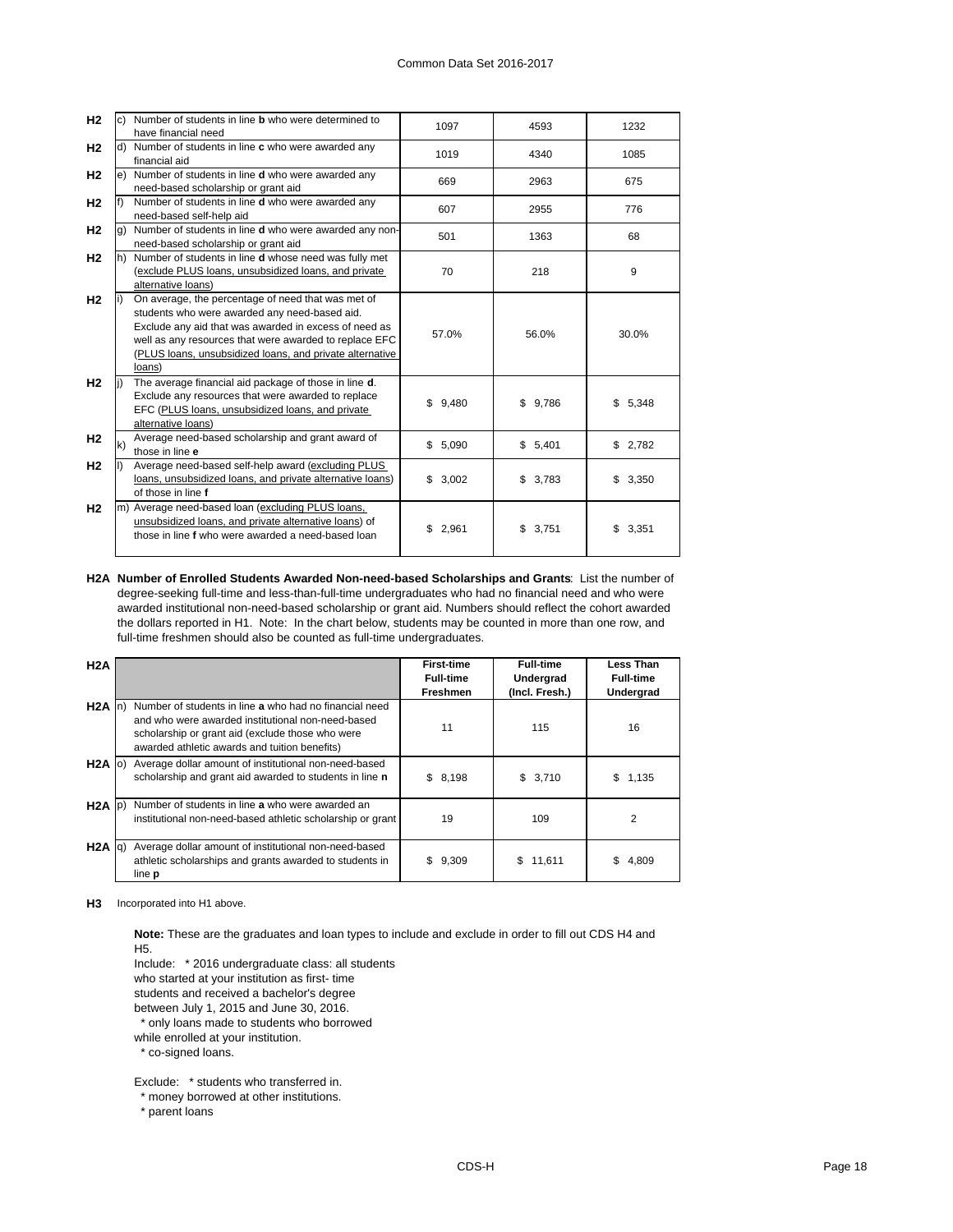\* students who did not graduate or who graduated with another degree or certificate (but no bachelor's degree)

| Provide the number of students in the 2016 undergraduate class who started at your        |
|-------------------------------------------------------------------------------------------|
| linstitution as first-time students and received a bachelor's degree between July 1, 2015 |
|                                                                                           |
|                                                                                           |
| 538                                                                                       |
|                                                                                           |

**H5** Number and percent of students in class (defined in H4 above) borrowing from federal, non-federal, and any loan sources, and the average (or mean) amount borrowed. NOTE: The "Average per-undergraduate-borrower cumulative principal borrowed," is designed to<br>provide better information about student borrowing from federal and nonfederal (institutional, numbers, percentages, and averages for each row should be based only on the loan source specified for the particular row. For example, the federal loans average (row b) should only be the cumulative average of federal loans and the private loans average (row

e) should only be the cumulative average of private lo

**H5**

| <b>Source/Type of Loan</b>                                                                                                                                                                                                                                | Number in the<br>class (defined in<br>H <sub>4</sub> above) who<br>borrowed from<br>the types of loans<br>specified in the<br>first column | Percent of the<br>class (defined<br>above) who<br>borrowed from<br>the types of<br>loans specified in<br>the first column<br>$(nearest 1\%)$ | Average per-<br>undergraduate-<br>borrower<br>cumulative<br>principal<br>borrowed from<br>the types of loans<br>specified in the<br>first column<br>(nearest \$1) |
|-----------------------------------------------------------------------------------------------------------------------------------------------------------------------------------------------------------------------------------------------------------|--------------------------------------------------------------------------------------------------------------------------------------------|----------------------------------------------------------------------------------------------------------------------------------------------|-------------------------------------------------------------------------------------------------------------------------------------------------------------------|
| a) Any loan program: Federal Perkins, Federal Stafford<br>Subsidized and Unsubsidized, institutional, state, private<br>loans that your institution is aware of, etc. Include both<br>Federal Direct Student Loans and Federal Family<br>Education Loans. | 538                                                                                                                                        | 11.00%                                                                                                                                       | \$29,419                                                                                                                                                          |
| b) Federal loan programs: Federal Perkins, Federal<br>Stafford Subsidized and Unsubsidized. Include both<br>Federal Direct Student Loans and Federal Family<br>Education Loans.                                                                           | 525                                                                                                                                        | 10.00%                                                                                                                                       | \$25,849                                                                                                                                                          |
| c) Institutional loan programs.                                                                                                                                                                                                                           |                                                                                                                                            |                                                                                                                                              |                                                                                                                                                                   |
| d) State loan programs.                                                                                                                                                                                                                                   |                                                                                                                                            |                                                                                                                                              |                                                                                                                                                                   |
| e) Private student loans made by a bank or<br>lender.                                                                                                                                                                                                     | 73                                                                                                                                         | 1.00%                                                                                                                                        | \$16,249                                                                                                                                                          |

# **Aid to Undergraduate Degree-seeking Nonresident Aliens** (Note: Report numbers and

dollar amounts for the same academic year checked in item H1.)

**H6** Indicate your institution's policy regarding institutional scholarship and grant aid for undergraduate degreeseeking nonresident aliens:

| H <sub>6</sub> | Institutional need-based scholarship or grant aid is available     |  |
|----------------|--------------------------------------------------------------------|--|
| <b>H6</b>      | Institutional non-need-based scholarship or grant aid is available |  |
| H <sub>6</sub> | Institutional scholarship or grant aid is not available            |  |
|                |                                                                    |  |

| H <sub>6</sub> | If institutional financial aid is available for undergraduate degree-seeking nonresident<br>aliens, provide the number of undergraduate degree-seeking nonresident aliens who |           |
|----------------|-------------------------------------------------------------------------------------------------------------------------------------------------------------------------------|-----------|
|                | were awarded need-based or non-need-based aid:                                                                                                                                | 39        |
|                |                                                                                                                                                                               |           |
| H <sub>6</sub> | Average dollar amount of institutional financial aid awarded to undergraduate degree-                                                                                         |           |
|                | seeking nonresident aliens:                                                                                                                                                   | \$12,003  |
|                |                                                                                                                                                                               |           |
| H <sub>6</sub> | Total dollar amount of institutional financial aid awarded to undergraduate degree-                                                                                           |           |
|                | seeking nonresident aliens:                                                                                                                                                   | \$360.085 |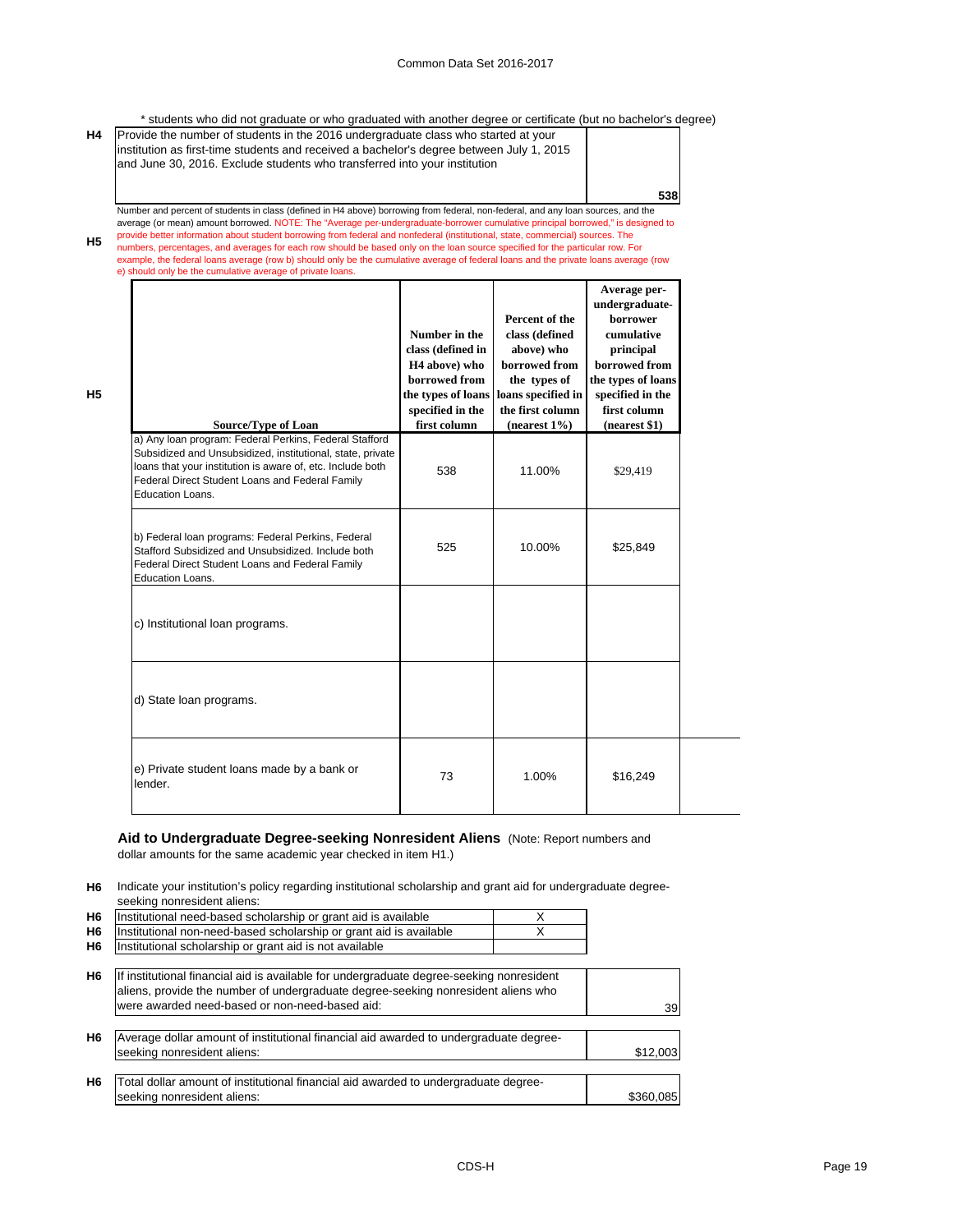| H7 Check off all financial aid forms nonresident alien first-year financial aid applicants must submit: |  |  |
|---------------------------------------------------------------------------------------------------------|--|--|
|                                                                                                         |  |  |

| <b>H7</b> | Institution's own financial aid form              |  |
|-----------|---------------------------------------------------|--|
| <b>H7</b> | <b>CSS/Financial Aid PROFILE</b>                  |  |
| <b>H7</b> | International Student's Financial Aid Application |  |
| <b>H7</b> | International Student's Certification of Finances |  |
| <b>H7</b> | Other (specify):                                  |  |
|           |                                                   |  |

## **Process for First-Year/Freshman Students**

|  | H8 Check off all financial aid forms domestic first-year (freshman) financial aid applicants must submit: |  |  |  |
|--|-----------------------------------------------------------------------------------------------------------|--|--|--|
|--|-----------------------------------------------------------------------------------------------------------|--|--|--|

| H <sub>8</sub> | <b>FAFSA</b>                         |  |
|----------------|--------------------------------------|--|
| H <sub>8</sub> | Institution's own financial aid form |  |
| H8             | <b>ICSS/Financial Aid PROFILE</b>    |  |
| H <sub>8</sub> | State aid form                       |  |
| H <sub>8</sub> | Noncustodial PROFILE                 |  |
| H <sub>8</sub> | Business/Farm Supplement             |  |
| H <sub>8</sub> | Other (specify):                     |  |
|                |                                      |  |

|  | H9 | Indicate filing dates for first-year (freshman) students: |  |  |  |  |  |
|--|----|-----------------------------------------------------------|--|--|--|--|--|
|--|----|-----------------------------------------------------------|--|--|--|--|--|

| H <sub>9</sub> | Priority date for filing required financial aid forms:             | 3/10 |
|----------------|--------------------------------------------------------------------|------|
| H <sub>9</sub> | Deadline for filing required financial aid forms:                  |      |
| H <sub>9</sub> | No deadline for filing required forms (applications processed on a |      |
|                | rolling basis):                                                    |      |

**H10** Indicate notification dates for first-year (freshman) students (answer a or b):

|                 | H <sub>10</sub> a) Students notified on or about (date):    | 4/26 |    |  |
|-----------------|-------------------------------------------------------------|------|----|--|
| H <sub>10</sub> |                                                             | Yes  | No |  |
|                 | <b>H10</b> $\vert$ b) Students notified on a rolling basis: |      |    |  |
| H <sub>10</sub> | If yes, starting date:                                      |      |    |  |

**H11** Indicate reply dates:

|                       | <b>H11</b> Students must reply by (date): |  |  |  |  |
|-----------------------|-------------------------------------------|--|--|--|--|
| <b>H11</b> for within | weeks of notification.                    |  |  |  |  |

## **Types of Aid Available**

Please check off all types of aid available to undergraduates at your institution:

**H12** Loans

|                 | <b>H12 FEDERAL DIRECT STUDENT LOAN PROGRAM (DIRECT LOAN)</b> |   |
|-----------------|--------------------------------------------------------------|---|
| H <sub>12</sub> | Direct Subsidized Stafford Loans                             | X |
| H <sub>12</sub> | Direct Unsubsidized Stafford Loans                           |   |
| H <sub>12</sub> | Direct PLUS Loans                                            | X |
|                 |                                                              |   |
|                 | <b>H12</b> Federal Perkins Loans                             | x |
|                 | H12 Federal Nursing Loans                                    |   |
| H <sub>12</sub> | State Loans                                                  |   |
| H <sub>12</sub> | College/university loans from institutional funds            |   |
| H <sub>12</sub> | Other (specify):                                             |   |
|                 |                                                              |   |

#### **H13** Scholarships and Grants

| H13 NEED-BASED:                                                          |   |
|--------------------------------------------------------------------------|---|
| <b>H13</b> Federal Pell                                                  |   |
| H <sub>13</sub> ISEOG                                                    |   |
| H <sub>13</sub> State scholarships/grants                                | v |
| <b>H13</b> Private scholarships                                          | х |
| H13 College/university scholarship or grant aid from institutional funds | v |
| <b>H13</b> United Negro College Fund                                     |   |
| H13 Federal Nursing Scholarship                                          |   |
| H <sub>13</sub> Other (specify):                                         |   |
|                                                                          |   |

|                 | <b>H14</b> Check off criteria used in awarding institutional aid. Check all that apply. |                |            |
|-----------------|-----------------------------------------------------------------------------------------|----------------|------------|
| H <sub>14</sub> |                                                                                         | Non-Need Based | Need-Based |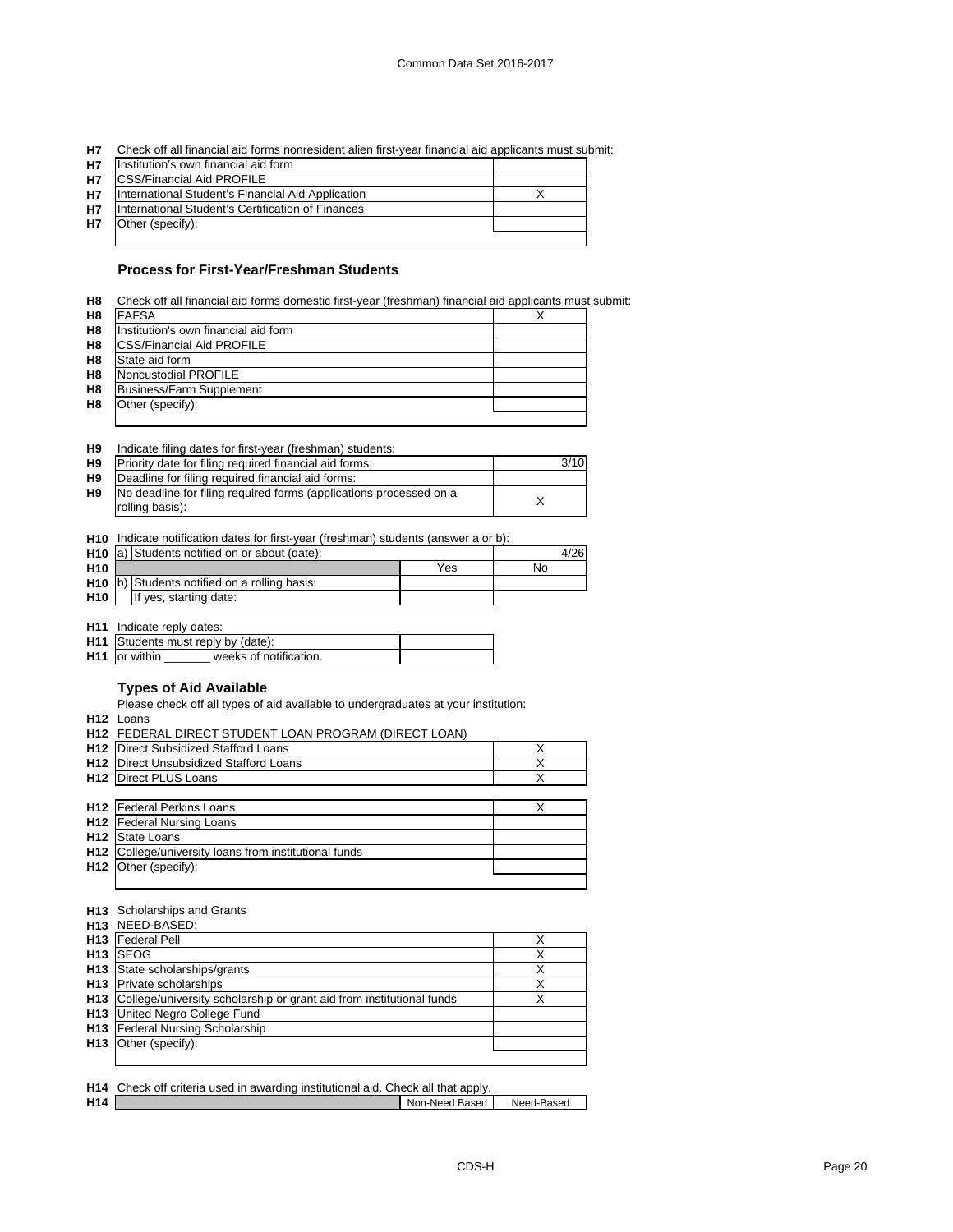| H <sub>14</sub> | Academics                | Χ | Χ |
|-----------------|--------------------------|---|---|
| H <sub>14</sub> | Alumni affiliation       | Χ | Χ |
| H <sub>14</sub> | Art                      | X | Χ |
| H <sub>14</sub> | Athletics                | Χ | Х |
| H <sub>14</sub> | Job skills               |   |   |
| H <sub>14</sub> | <b>ROTC</b>              | X |   |
| H <sub>14</sub> | Leadership               | X | X |
| H <sub>14</sub> | <b>Minority status</b>   | Χ | Χ |
| H <sub>14</sub> | Music/drama              | Χ |   |
| H <sub>14</sub> | Religious affiliation    |   |   |
| H <sub>14</sub> | State/district residency |   |   |

**H15** If your institution has recently implemented any major financial aid policy, program, or initiative to make your institution more affordable to incoming students such as replacing loans with grants, or waiving costs for families below a certain income level please provide details below: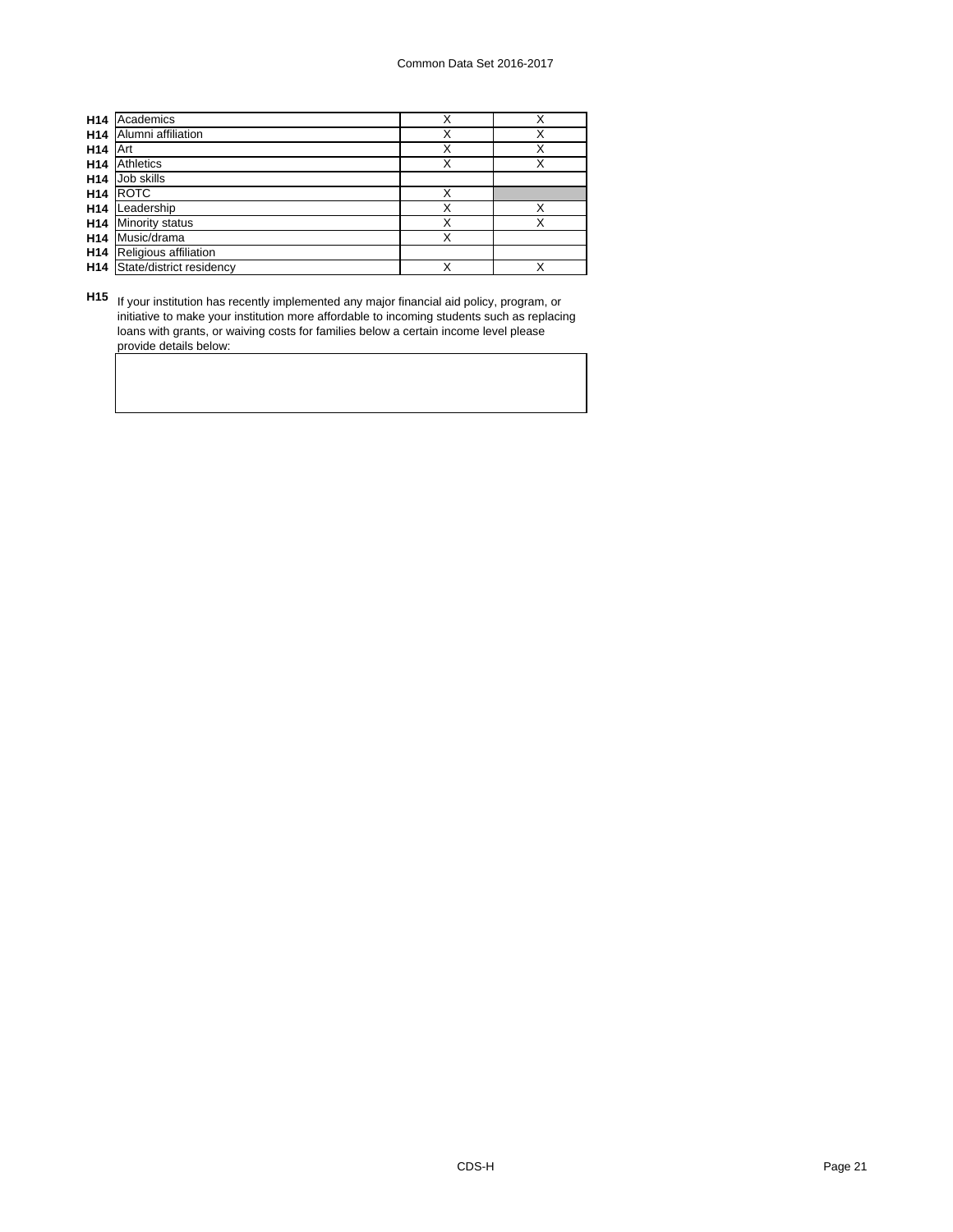## **I. INSTRUCTIONAL FACULTY AND CLASS SIZE**

**Please report the number of instructional faculty members in each category for Fall 2016. Include faculty who are on your institution's payroll on the census date your institution uses for** 

#### **I1 IPEDS/AAUP.**

The following definition of full-time instructional faculty is used by the American Association of University Professors (AAUP) in its annual Faculty Compensation Survey (the part time definitions are not used by AAUP). Instructional Faculty is defined as those members of the instructional-research staff whose major regular assignment is instruction, including those with released time for research. Use the chart below to determine inclusions and exclusions:

|                                                                                                                                                                                                                                          | Full-time | Part-time                                                                       |
|------------------------------------------------------------------------------------------------------------------------------------------------------------------------------------------------------------------------------------------|-----------|---------------------------------------------------------------------------------|
| (a) instructional faculty in preclinical and clinical medicine, faculty who are not paid (e.g.,<br>those who donate their services or are in the military), or research-only faculty, post-<br>doctoral fellows, or pre-doctoral fellows | Exclude   | Include only if<br>they teach one<br>or more non-<br>clinical credit<br>courses |
| (b) administrative officers with titles such as dean of students, librarian, registrar, coach,<br>and the like, even though they may devote part of their time to classroom instruction and<br>may have faculty status                   | Exclude   | Include if they<br>teach one or<br>more non-<br>clinical credit<br>courses      |
| (c) other administrators/staff who teach one or more non-clinical credit courses even<br>though they do not have faculty status                                                                                                          | Exclude   | Include                                                                         |
| (d) undergraduate or graduate students who assist in the instruction of courses, but have<br>titles such as teaching assistant, teaching fellow, and the like                                                                            | Exclude   | Exclude                                                                         |
| (e) faculty on sabbatical or leave with pay                                                                                                                                                                                              | Include   | Exclude                                                                         |
| (f) faculty on leave without pay                                                                                                                                                                                                         | Exclude   | Exclude                                                                         |
| (g) replacement faculty for faculty on sabbatical leave or leave with pay                                                                                                                                                                | Exclude   | Include                                                                         |

*Full-time instructional faculty:* faculty employed on a full-time basis for instruction (including those with released time for research)

*Part-time instructional faculty:* Adjuncts and other instructors being paid solely for part-time classroom instruction. Also includes full-time faculty teaching less than two semesters, three quarters, two trimesters, or two four-month sessions. Employees who are not considered full-time instructional faculty but who teach one or more non-clinical credit courses may be counted as part-time faculty.

*Minority faculty: includes faculty who designate themselves as Black, non-Hispanic; American Indian or Alaska Native; Asian, Native Hawaiian or other Pacific Islander, or Hispanic.* 

*Doctorate: includes such degrees as Doctor of Philosophy, Doctor of Education, Doctor of Juridical Science, and Doctor of Public Health in any field such as arts, sciences, education, engineering, business, and public administration. Also*  includes terminal degrees formerly designated as "first professional," including dentistry (DDS or DMD), medicine (MD), *optometry (OD), osteopathic medicine (DO), pharmacy (DPharm or BPharm), podiatric medicine (DPM), veterinary medicine (DVM), chiropractic (DC or DCM), or law (JD).*

*Terminal degree:* the highest degree in a field: example, M. Arch (architecture) and MFA (master of fine arts).

| 11           |    |                                                                    | Full-Time | Part-Time | Total |
|--------------|----|--------------------------------------------------------------------|-----------|-----------|-------|
| 11           | a) | Total number of instructional faculty                              | 372       | 372       | 744   |
| 11           | b  | Total number who are members of minority groups                    | 781       | 40        | 118   |
| 11           | C) | Total number who are women                                         | 161       | 196       | 357   |
| 11           | d) | Total number who are men                                           | 211       | 176       | 387   |
| $\mathbf{I}$ | e) | Total number who are nonresident aliens (international)            | 20        | 2         | 22    |
|              |    | Total number with doctorate, or other terminal degree              |           |           |       |
| $\mathsf{I}$ |    |                                                                    | 316       | 50        | 366   |
|              | g) | Total number whose highest degree is a master's but not a terminal |           |           |       |
| $\mathbf{I}$ |    | master's                                                           | 33        | 162       | 195   |
| 11           |    | Total number whose highest degree is a bachelor's                  | 15        | 77        | 92    |
|              |    | Total number whose highest degree is unknown or other (Note:       |           |           |       |
| $\mathbf{I}$ |    | Items f, g, h, and i must sum up to item a.)                       | 8         | 83        | 91    |
|              |    | Total number in stand-alone graduate/ professional programs in     |           |           |       |
| 11           |    | which faculty teach virtually only graduate-level students         |           |           | 0     |

#### **I2 Student to Faculty Ratio**

Report the Fall 2016 ratio of full-time equivalent students (full-time plus 1/3 part time) to full-time equivalent instructional faculty (full time plus 1/3 part time). In the ratio calculations, exclude both faculty and students in stand-alone graduate or professional programs such as medicine, law, veterinary, dentistry, social work, business, or public health in which faculty teach virtually only graduate-level students. Do not count undergraduate or graduate student teaching assistants as faculty.

| 12 | <b>Fall 2016 Student to Faculty</b><br>ratio | 4 to | (based on | 7053 students |
|----|----------------------------------------------|------|-----------|---------------|
|    |                                              |      |           |               |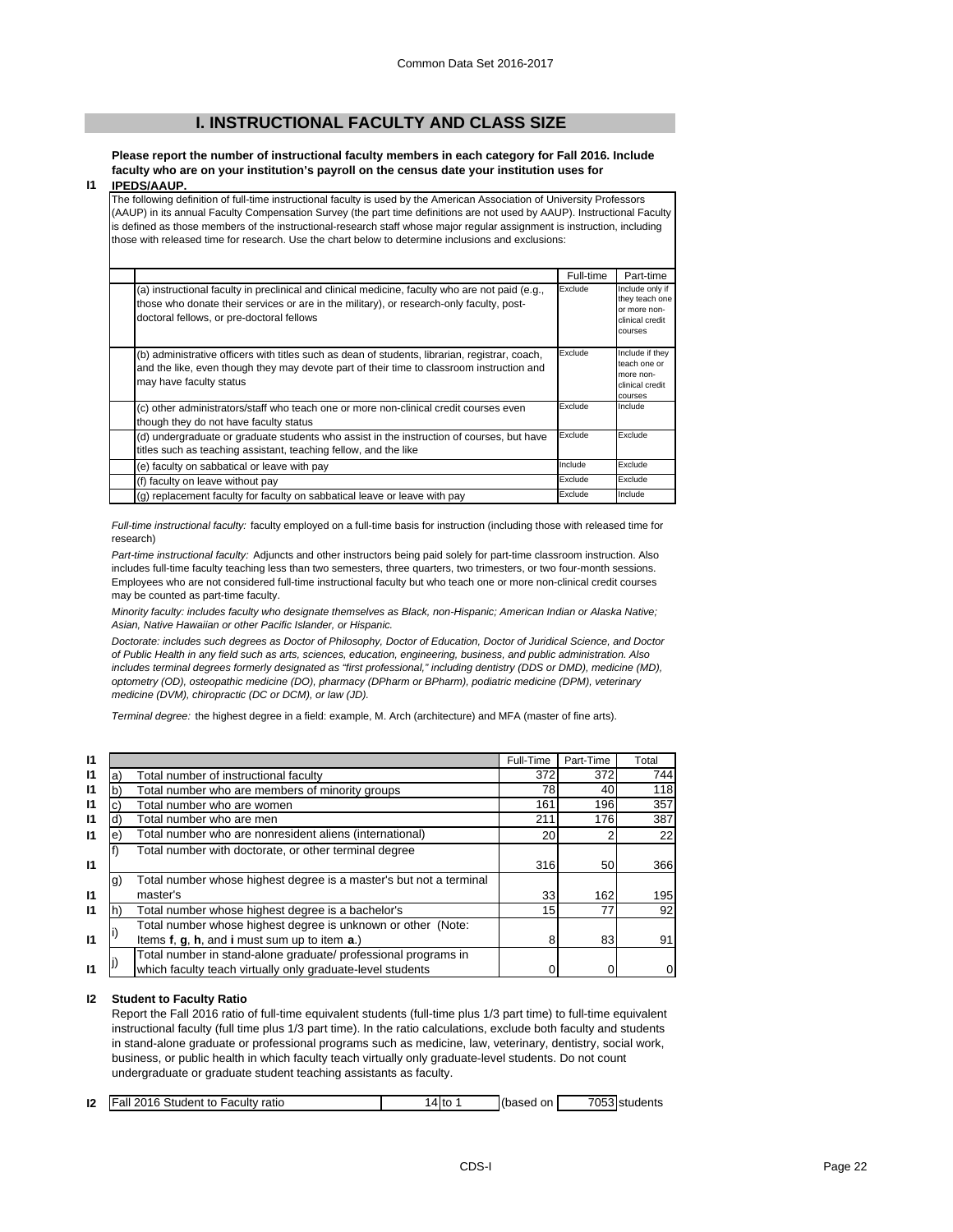#### **I3 Undergraduate Class Size**

and 496 faculty).

In the table below, please use the following definitions to report information about the size of classes and class sections offered in the Fall 2016 term.

*Class Sections:* A class section is an organized course offered for credit, identified by discipline and number, meeting at a stated time or times in a classroom or similar setting, and not a subsection such as a laboratory or discussion session. Undergraduate class sections are defined as any sections in which at least one degree-seeking undergraduate student is enrolled for credit. Exclude distance learning classes and noncredit classes and individual instruction such as dissertation or thesis research, music instruction, or one-to-one readings. Exclude students in independent study, co-operative programs, internships, foreign language taped tutor sessions, practicums, and all students in one-on-one classes. Each class section should be counted only once and should not be duplicated because of course catalog cross-listings.

*Class Subsections:* A class subsection includes any subsection of a course, such as laboratory, recitation, and discussion subsections that are supplementary in nature and are scheduled to meet separately from the lecture portion of the course. Undergraduate subsections are defined as any subsections of courses in which degree-seeking undergraduate students enrolled for credit. As above, exclude noncredit classes and individual instruction such as dissertation or thesis research, music instruction, or one-to-one readings. Each class subsection should be counted only once and should not be duplicated because of cross-listings.

Using the above definitions, please report for each of the following class-size intervals the number of class sections and class subsections offered in Fall 2016. For example, a lecture class with 800 students who met at another time in 40 separate labs with 20 students should be counted once in the "100+" column in the class section column and 40 times under the "20-29" column of the class subsections table.

| 13 | Number of Class Sections with Undergraduates Enrolled |         |       |           |       |       |       |        |       |
|----|-------------------------------------------------------|---------|-------|-----------|-------|-------|-------|--------|-------|
| 13 | Undergraduate Class Size (provide numbers)            |         |       |           |       |       |       |        |       |
| 13 | <b>CLASS</b>                                          | $2 - 9$ | 10-19 | 20-29     | 30-39 | 40-49 | 50-99 | $100+$ | Total |
| 13 | <b>SECTIONS</b>                                       | 283     | 493   | 483       | 186   | 47    | 45    | 10     | 1547  |
|    |                                                       |         |       |           |       |       |       |        |       |
| 13 | <b>CLASS SUB-</b>                                     | $2 - 9$ | 10-19 | $20 - 29$ | 30-39 | 40-49 | 50-99 | $100+$ | Total |
| 13 | <b>SECTIONS</b>                                       | 39      | 101   | 57        | 19    |       |       | 3      | 221   |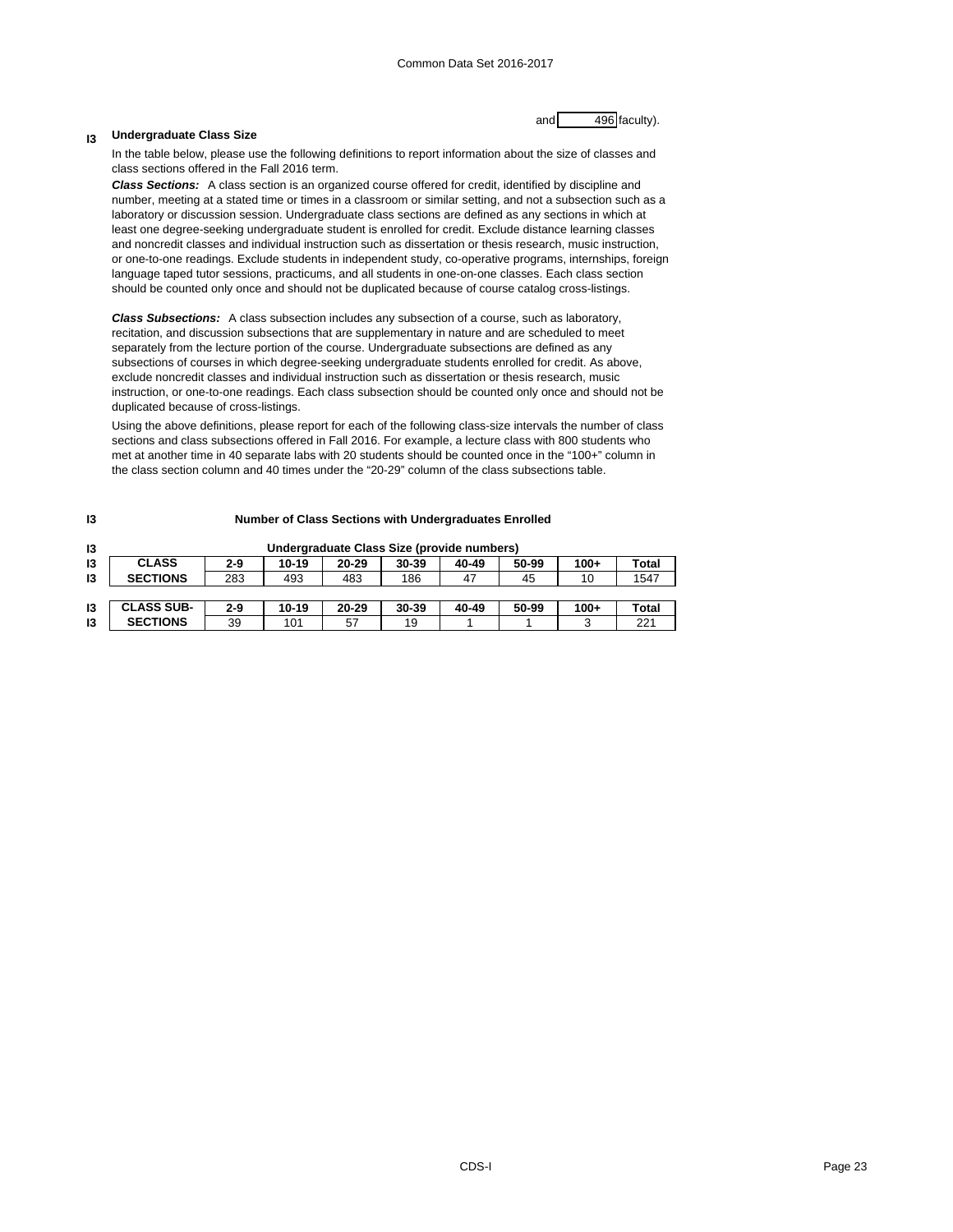## **J. DEGREES CONFERRED**

## **J1 Degrees conferred between July 1, 2015 and June 30, 2016**

**J1** For each of the following discipline areas, provide the percentage of diplomas/certificates, associate, and bachelor's degrees awarded. To determine the percentage, use majors, not headcount (e.g., students with one degree but a double major will be represented twice). Calculate the percentage from your institution's IPEDS Completions by using the sum of 1st and 2nd majors for each CIP code as the numerator and the sum of the Grand Total by 1st Majors and the Grand Total by 2nd major as the denominator. If you prefer, you can compute the percentages using 1st majors only.

| J1 | Category                                              | <b>Diploma/Certificates</b> | <b>Associate</b> | Bachelor's | CIP 2010 Categories<br>to Include |
|----|-------------------------------------------------------|-----------------------------|------------------|------------|-----------------------------------|
| J1 | Agriculture                                           |                             |                  |            |                                   |
| J1 | Natural resources and conservation                    |                             |                  |            | 3                                 |
| J1 | Architecture                                          |                             |                  |            | $\overline{4}$                    |
| J1 | Area, ethnic, and gender studies                      | 0.022                       | 0.0049           | 0.0022     | 5                                 |
| J1 | Communication/journalism                              |                             |                  | 0.0303     | 9                                 |
| J1 | Communication technologies                            |                             |                  |            | 10                                |
| J1 | Computer and information sciences                     | 0.011                       | 0.064            | 0.0318     | 11                                |
| J1 | Personal and culinary services                        |                             |                  |            | 12                                |
| J1 | Education                                             |                             |                  | 0.0592     | 13                                |
| J1 | Engineering                                           |                             |                  | 0.0499     | 14                                |
| J1 | Engineering technologies                              | 0.0769                      | 0.2611           | 0.0672     | 15                                |
| J1 | Foreign languages, literatures, and linguistics       |                             |                  | 0.0116     | 16                                |
| J1 | Family and consumer sciences                          |                             |                  |            | 19                                |
| J1 | Law/legal studies                                     |                             |                  |            | $\overline{22}$                   |
| J1 | English                                               | 0.0659                      |                  | 0.0238     | 23                                |
| J1 | Liberal arts/general studies                          |                             | 0.0394           | 0.1387     | 24                                |
| J1 | Library science                                       |                             |                  |            | $\overline{25}$                   |
| J1 | Biological/life sciences                              | 0.022                       |                  | 0.0361     | 26                                |
| J1 | Mathematics and statistics                            | 0.011                       |                  | 0.0065     | $\overline{27}$                   |
| J1 | Military science and military technologies            |                             |                  |            | 28 & 29                           |
| J1 | Interdisciplinary studies                             | 0.1758                      |                  |            | 30                                |
| J1 | Parks and recreation                                  |                             |                  |            | $\overline{31}$                   |
| J1 | Philosophy and religious studies                      |                             |                  | 0.0058     | 38                                |
| J1 | Theology and religious vocations                      |                             |                  |            | 39                                |
| J1 | Physical sciences                                     |                             |                  | 0.0152     | 40                                |
| J1 | Science technologies                                  |                             | 0.0246           |            | 41                                |
| J1 | Psychology                                            | 0.022                       | 0.0049           | 0.0527     | 42                                |
| J1 | Homeland Security, law enforcement, firefighting, and |                             |                  |            | 43                                |
|    | protective services                                   |                             |                  |            |                                   |
| J1 | Public administration and social services             |                             |                  | 0.0571     | 44                                |
| J1 | Social sciences                                       | 0.1648                      |                  | 0.0289     | 45                                |
| J1 | <b>Construction trades</b>                            |                             |                  |            | 46                                |
| J1 | Mechanic and repair technologies                      |                             |                  |            | 47                                |
| J1 | Precision production                                  |                             |                  |            | 48                                |
| J1 | Transportation and materials moving                   |                             |                  |            | 49                                |
| J1 | Visual and performing arts                            |                             |                  | 0.0556     | 50                                |
| J1 | Health professions and related programs               | 0.1758                      | 0.2956           | 0.1358     | 51                                |
| J1 | Business/marketing                                    | 0.2528                      | 0.3055           | 0.1836     | 52                                |
| J1 | History                                               |                             |                  | 0.008      | 54                                |
| J1 | Other                                                 |                             |                  |            |                                   |
| J1 | TOTAL (should = 100%)                                 | 100.00%                     | 100.00%          | 100.00%    |                                   |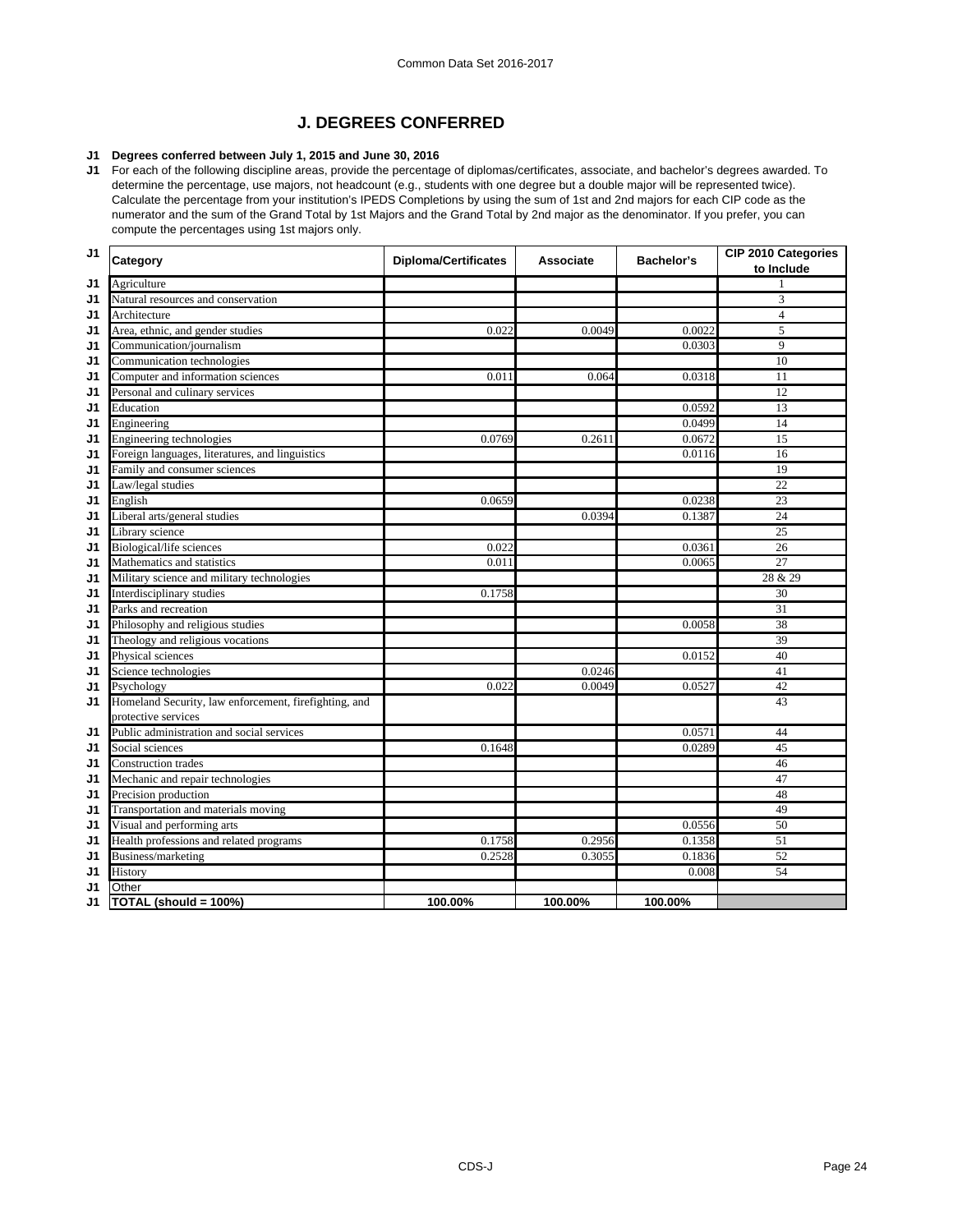| <b>Common Data Set Definitions</b>                                                                                                                                                                                                        |  |  |  |  |  |
|-------------------------------------------------------------------------------------------------------------------------------------------------------------------------------------------------------------------------------------------|--|--|--|--|--|
| All definitions related to the financial aid section appear at the end of the Definitions document.                                                                                                                                       |  |  |  |  |  |
|                                                                                                                                                                                                                                           |  |  |  |  |  |
| Items preceded by an asterisk (*) represent definitions agreed to among publishers which do not appear on                                                                                                                                 |  |  |  |  |  |
| the CDS document but may be present on individual publishers' surveys.                                                                                                                                                                    |  |  |  |  |  |
| * Academic advisement: Plan under which each student is assigned to a faculty member or a trained                                                                                                                                         |  |  |  |  |  |
| adviser, who, through regular meetings, helps the student plan and implement immediate and long-term<br>academic and vocational goals.                                                                                                    |  |  |  |  |  |
| Accelerated program: Completion of a college program of study in fewer than the usual number of years,                                                                                                                                    |  |  |  |  |  |
| most often by attending summer sessions and carrying extra courses during the regular academic term.                                                                                                                                      |  |  |  |  |  |
| Admitted student: Applicant who is offered admission to a degree-granting program at your institution.                                                                                                                                    |  |  |  |  |  |
| * Adult student services: Admission assistance, support, orientation, and other services expressly for adults                                                                                                                             |  |  |  |  |  |
| who have started college for the first time, or who are re-entering after a lapse of a few years.<br>American Indian or Alaska Native: A person having origins in any of the original peoples of North and South                          |  |  |  |  |  |
| America (including Central America) and maintaining tribal affiliation or community attachment.                                                                                                                                           |  |  |  |  |  |
| Applicant (first-time, first year): An individual who has fulfilled the institution's requirements to be                                                                                                                                  |  |  |  |  |  |
| considered for admission (including payment or waiving of the application fee, if any) and who has been                                                                                                                                   |  |  |  |  |  |
| notified of one of the following actions: admission, nonadmission, placement on waiting list, or application                                                                                                                              |  |  |  |  |  |
| withdrawn (by applicant or institution).<br>Application fee: That amount of money that an institution charges for processing a student's application for                                                                                  |  |  |  |  |  |
| acceptance. This amount is not creditable toward tuition and required fees, nor is it refundable if the student                                                                                                                           |  |  |  |  |  |
| is not admitted to the institution.                                                                                                                                                                                                       |  |  |  |  |  |
| Asian: A person having origins in any of the original peoples of the Far East, Southeast Asia, or the Indian                                                                                                                              |  |  |  |  |  |
| subcontinent, including, for example, Cambodia, China, India, Japan, Korea, Malaysia, Pakistan, the                                                                                                                                       |  |  |  |  |  |
| Philippine Islands, Thailand, and Vietnam.<br>Associate degree: An award that normally requires at least two but less than four years of full-time equivalent                                                                             |  |  |  |  |  |
| college work.                                                                                                                                                                                                                             |  |  |  |  |  |
| Bachelor's degree: An award (baccalaureate or equivalent degree, as determined by the Secretary of the                                                                                                                                    |  |  |  |  |  |
| U.S. Department of Education) that normally requires at least four years but not more than five years of full-                                                                                                                            |  |  |  |  |  |
| time equivalent college-level work. This includes ALL bachelor's degrees conferred in a five-year cooperative                                                                                                                             |  |  |  |  |  |
| (work-study plan) program. (A cooperative plan provides for alternate class attendance and employment in<br>business, industry, or government; thus, it allows students to combine actual work experience with their                      |  |  |  |  |  |
| college studies.) Also, it includes bachelor's degrees in which the normal four years of work are completed in                                                                                                                            |  |  |  |  |  |
| three years.                                                                                                                                                                                                                              |  |  |  |  |  |
| Black or African American: A person having origins in any of the black racial groups of Africa.                                                                                                                                           |  |  |  |  |  |
| Board (charges): Assume average cost for 19 meals per week or the maximum meal plan.                                                                                                                                                      |  |  |  |  |  |
| Books and supplies (costs): Average cost of books and supplies. Do not include unusual costs for special<br>groups of students (e.g., engineering or art majors), unless they constitute the majority of students at your<br>institution. |  |  |  |  |  |
| Calendar system: The method by which an institution structures most of its courses for the academic year.                                                                                                                                 |  |  |  |  |  |
| Campus Ministry: Religious student organizations (denominational or nondenominational) devoted to                                                                                                                                         |  |  |  |  |  |
| fostering religious life on college campuses. May also refer to Campus Crusade for Christ, an                                                                                                                                             |  |  |  |  |  |
| interdenominational Christian organization.                                                                                                                                                                                               |  |  |  |  |  |
| * Career and placement services: A range of services, including (often) the following: coordination of visits<br>of employers to campus; aptitude and vocational testing; interest inventories, personal counseling; help in              |  |  |  |  |  |
| resume writing, interviewing, launching the job search; listings for those students desiring employment and                                                                                                                               |  |  |  |  |  |
| those seeking permanent positions; establishment of a permanent reference folder; career resource                                                                                                                                         |  |  |  |  |  |
| materials.<br>Carnegie units: One year of study or the equivalent in a secondary school subject.                                                                                                                                          |  |  |  |  |  |
| Certificate: See Postsecondary award, certificate, or diploma.                                                                                                                                                                            |  |  |  |  |  |
| Class rank: The relative numerical position of a student in his or her graduating class, calculated by the high<br>school on the basis of grade-point average, whether weighted or unweighted.                                            |  |  |  |  |  |
| College-preparatory program: Courses in academic subjects (English, history and social studies, foreign                                                                                                                                   |  |  |  |  |  |
| languages, mathematics, science, and the arts) that stress preparation for college or university study.                                                                                                                                   |  |  |  |  |  |
| Common Application: The standard application form distributed by the National Association of Secondary                                                                                                                                    |  |  |  |  |  |
| School Principals for a large number of private colleges who are members of the Common Application Group.                                                                                                                                 |  |  |  |  |  |
| <b>* Community service program:</b> Referral center for students wishing to perform volunteer work in the<br>community or participate in volunteer activities coordinated by academic departments                                         |  |  |  |  |  |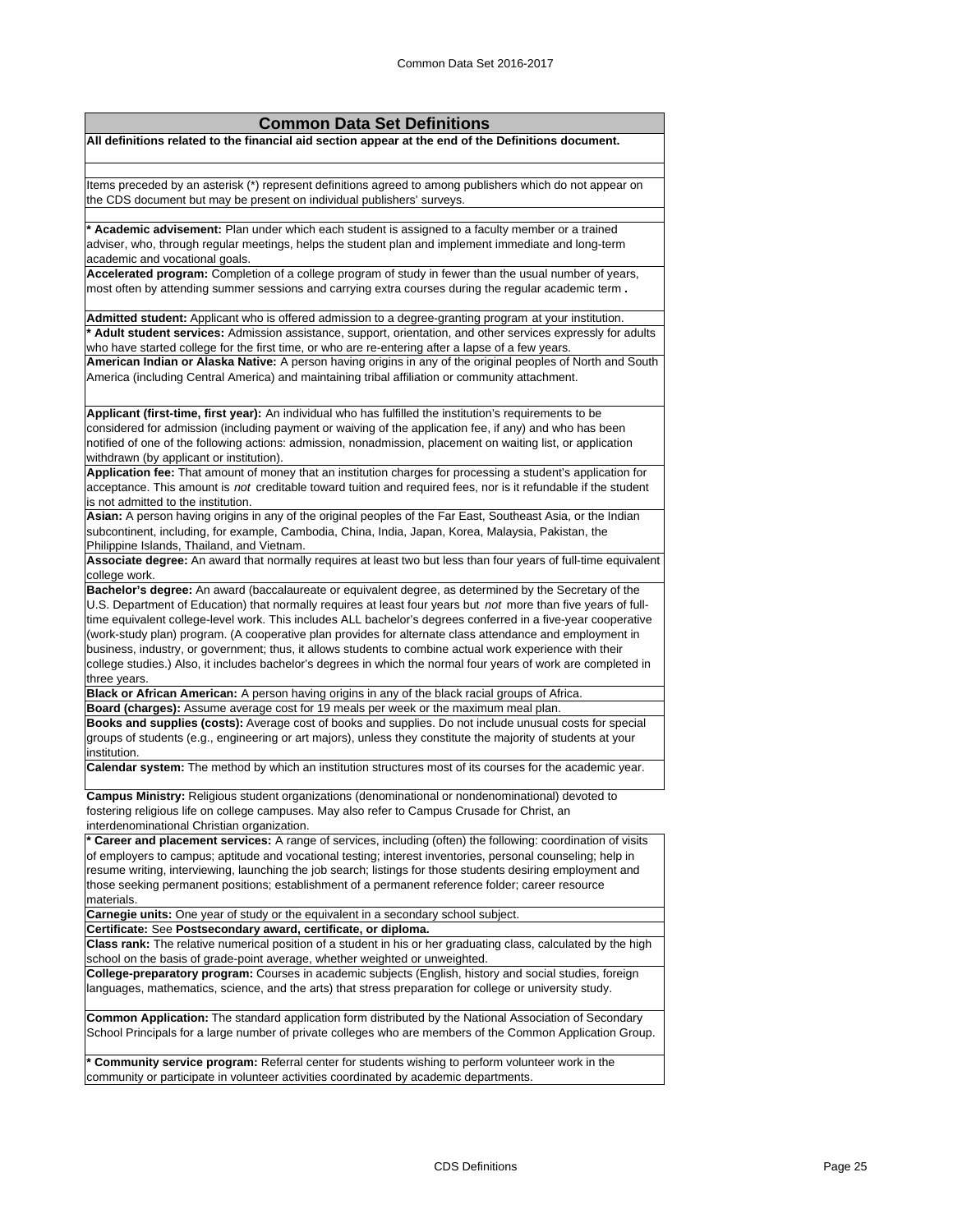**Commuter:** A student who lives off campus in housing that is not owned by, operated by, or affiliated with the college. This category includes students who commute from home and students who have moved to the area to attend college. **Contact hour:** A unit of measure that represents an hour of scheduled instruction given to students. Also referred to as clock hour. **Continuous basis (for program enrollment):** A calendar system classification that is used by institutions that enroll students at any time during the academic year. For example, a cosmetology school or a word processing school might allow students to enroll and begin studies at various times, with no requirement that classes begin on a certain date. **Cooperative education program:** A program that provides for alternate class attendance and employment in business, industry, or government. **Cooperative housing:** College-owned, -operated, or -affiliated housing in which students share room and board expenses and participate in household chores to reduce living expenses. **\* Counseling service:** Activities designed to assist students in making plans and decisions related to their education, career, or personal development. **Credit:** Recognition of attendance or performance in an instructional activity (course or program) that can be applied by a recipient toward the requirements for a degree, diploma, certificate, or other formal award. **Credit course:** A course that, if successfully completed, can be applied toward the number of courses required for achieving a degree, diploma, certificate, or other formal award. **Credit hour:** A unit of measure representing an hour (50 minutes) of instruction over a 15-week period in a semester or trimester system or a 10-week period in a quarter system. It is applied toward the total number of hours needed for completing the requirements of a degree, diploma, certificate, or other formal award. **Cross-registration:** A system whereby students enrolled at one institution may take courses at another institution without having to apply to the second institution. **Deferred admission:** The practice of permitting admitted students to postpone enrollment, usually for a period of one academic term or one year. **Degree:** An award conferred by a college, university, or other postsecondary education institution as official recognition for the successful completion of a program of studies. **Degree-seeking students:** Students enrolled in courses for credit who are recognized by the institution as seeking a degree or formal award. At the undergraduate level, this is intended to include students enrolled in vocational or occupational programs. **Differs by program (calendar system):** A calendar system classification that is used by institutions that have occupational/vocational programs of varying length. These schools may enroll students at specific times depending on the program desired. For example, a school might offer a two-month program in January, March, May, September, and November; and a three-month program in January, April, and October. **Diploma:** See **Postsecondary award, certificate, or diploma. Distance learning:** An option for earning course credit at off-campus locations via cable television, internet, satellite classes, videotapes, correspondence courses, or other means. **Doctor's degree-research/scholarship:** A Ph.D. or other doctor's degree that requires advanced work beyond the master's level, including the preparation and defense of a dissertation based on original research, or the planning and execution of an original project demonstrating substantial artistic or scholarly achievement. Some examples of this type of degree may include Ed.D., D.M.A., D.B.A., D.Sc., D.A., or D.M, and others, as designated by the awarding institution. **Doctor's degree-professional practice:** A doctor's degree that is conferred upon completion of a program providing the knowledge and skills for the recognition, credential, or license required for professional practice. The degree is awarded after a period of study such that the total time to the degree, including both preprofessional and professional preparation, equals at least six full-time equivalent academic years. Some of these degrees were formerly classified as "first-professional" and may include: Chiropractic (D.C. or D.C.M.); Dentistry (D.D.S. or D.M.D.); Law (L.L.B. or J.D.); Medicine (M.D.); Optometry (O.D.); Osteopathic Medicine (D.O); Pharmacy (Pharm.D.); Podiatry (D.P.M., Pod.D., D.P.); or, Veterinary Medicine (D.V.M.), and others, as designated by the awarding institution. **Doctor's degree-other:** A doctor's degree that does not meet the definition of a doctor's degree research/scholarship or a doctor's degree - professional practice. **Double major:** Program in which students may complete two undergraduate programs of study simultaneously. **Dual enrollment:** A program through which high school students may enroll in college courses while still enrolled in high school. Students are not required to apply for admission to the college in order to participate. **Early action plan:** An admission plan that allows students to apply and be notified of an admission decision well in advance of the regular notification dates. If admitted, the candidate is not committed to enroll; the student may reply to the offer under the college's regular reply policy. **Early admission:** A policy under which students who have not completed high school are admitted and enroll full time in college, usually after completion of their junior year.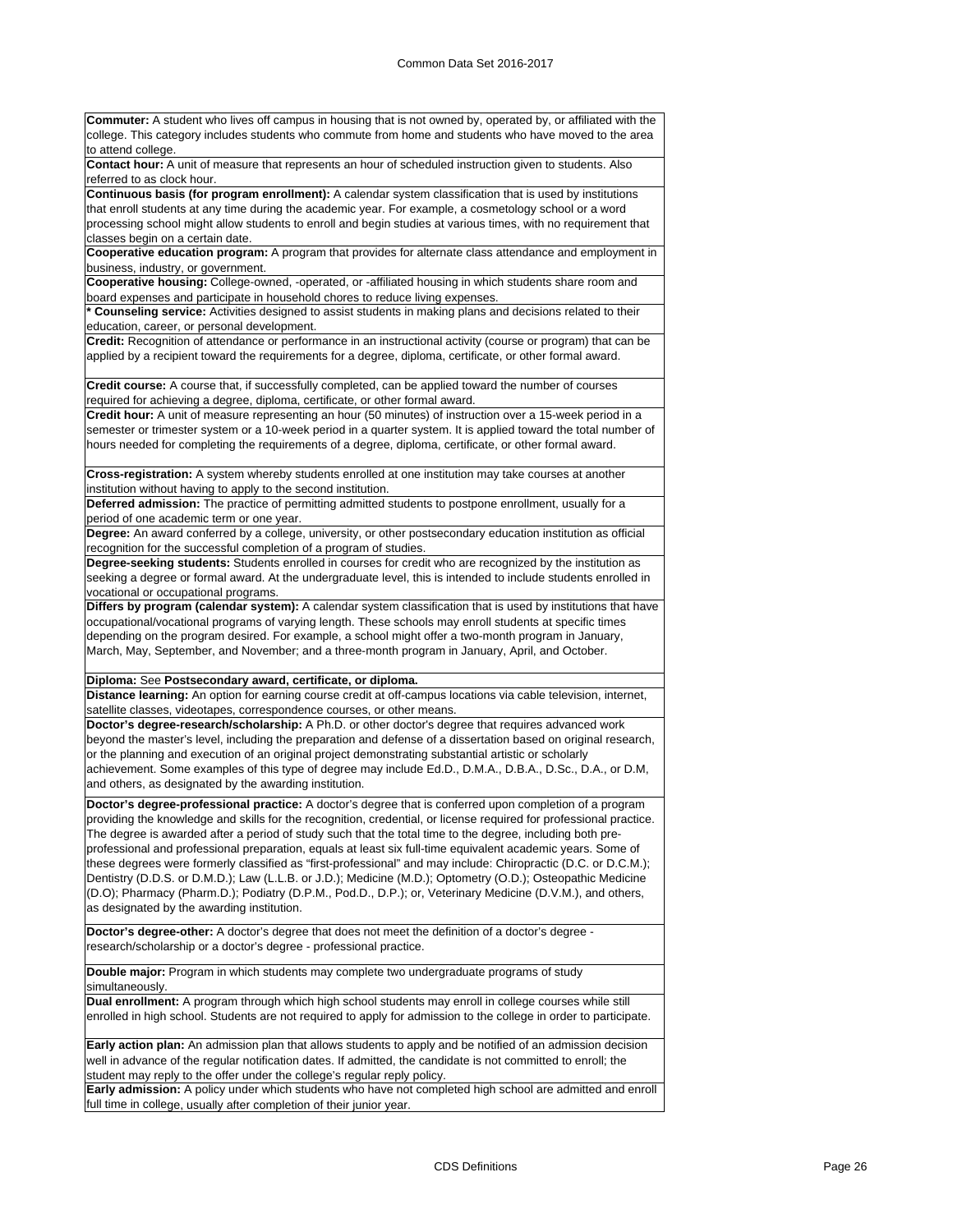**Early decision plan:** A plan that permits students to apply and be notified of an admission decision (and financial aid offer if applicable) well in advance of the regular notification date. Applicants agree to accept an offer of admission and, if admitted, to withdraw their applications from other colleges. There are three possible decisions for early decision applicants: admitted, denied, or not admitted but forwarded for consideration with the regular applicant pool, without prejudice.

**English as a Second Language (ESL):** A course of study designed specifically for students whose native language is not English.

**Exchange student program-domestic:** Any arrangement between a student and a college that permits study for a semester or more at another college **in the United States** without extending the amount of time required for a degree. **See also Study abroad**.

**External degree program:** A program of study in which students earn credits toward a degree through independent study, college courses, proficiency examinations, and personal experience. External degree programs require minimal or no classroom attendance.

**Extracurricular activities (as admission factor):** Special consideration in the admissions process given for participation in both school and nonschool-related activities of interest to the college, such as clubs, hobbies, student government, athletics, performing arts, etc.

**First-time student:** A student attending any institution for the first time at the level enrolled. Includes students enrolled in the fall term who attended a postsecondary institution for the first time at the same level in the prior summer term. Also includes students who entered with advanced standing (college credit earned before graduation from high school).

**First-time, first-year (freshman) student:** A student attending any institution for the first time at the undergraduate level. Includes students enrolled in the fall term who attended college for the first time in the prior summer term. Also includes students who entered with advanced standing (college credits earned before graduation from high school).

First-year student: A student who has completed less than the equivalent of 1 full year of undergraduate work; that is, less than 30 semester hours (in a 120-hour degree program) or less than 900 contact hours.

#### **Freshman:** A first-year undergraduate student.

**\*Freshman/new student orientation:** Orientation addressing the academic, social, emotional, and intellectual issues involved in beginning college. May be a few hours or a few days in length; at some colleges, there is a fee.

**Full-time student (undergraduate):** A student enrolled for 12 or more semester credits, 12 or more quarter credits, or 24 or more contact hours a week each term.

**Geographical residence (as admission factor):** Special consideration in the admission process given to students from a particular region, state, or country of residence.

**Grade-point average (academic high school GPA):** The sum of grade points a student has earned in secondary school divided by the number of courses taken. The most common system of assigning numbers to grades counts four points for an A, three points for a B, two points for a C, one point for a D, and no points for an E or F. Unweighted GPA's assign the same weight to each course. Weighting gives students additional points for their grades in advanced or honors courses.

**Graduate student:** A student who holds a bachelor's or equivalent, and is taking courses at the postbaccalaureate level.

**\* Health services:** Free or low cost on-campus primary and preventive health care available to students.

**High school diploma or recognized equivalent:** A document certifying the successful completion of a prescribed secondary school program of studies, or the attainment of satisfactory scores on the Tests of General Educational Development (GED), or another state-specified examination.

**Hispanic or Latino:** A person of Mexican, Puerto Rican, Cuban, South or Central American, or other Spanish culture or origin, regardless of race.

**Honors program:** Any special program for very able students offering the opportunity for educational enrichment, independent study, acceleration, or some combination of these.

**Independent study:** Academic work chosen or designed by the student with the approval of the department concerned, under an instructor's supervision, and usually undertaken outside of the regular classroom structure.

**In-state tuition:** The tuition charged by institutions to those students who meet the state's or institution's residency requirements.

**International student:** See **Nonresident alien.**

**International student group:** Student groups that facilitate cultural dialogue, support a diverse campus, assist international students in acclimation and creating a social network.

**Internship:** Any short-term, supervised work experience usually related to a student's major field, for which the student earns academic credit. The work can be full- or part-time, on- or off-campus, paid or unpaid.

**\* Learning center:** Center offering assistance through tutors, workshops, computer programs, or audiovisual equipment in reading, writing, math, and skills such as taking notes, managing time, taking tests.

**\* Legal services:** Free or low cost legal advice for a range of issues (personal and other).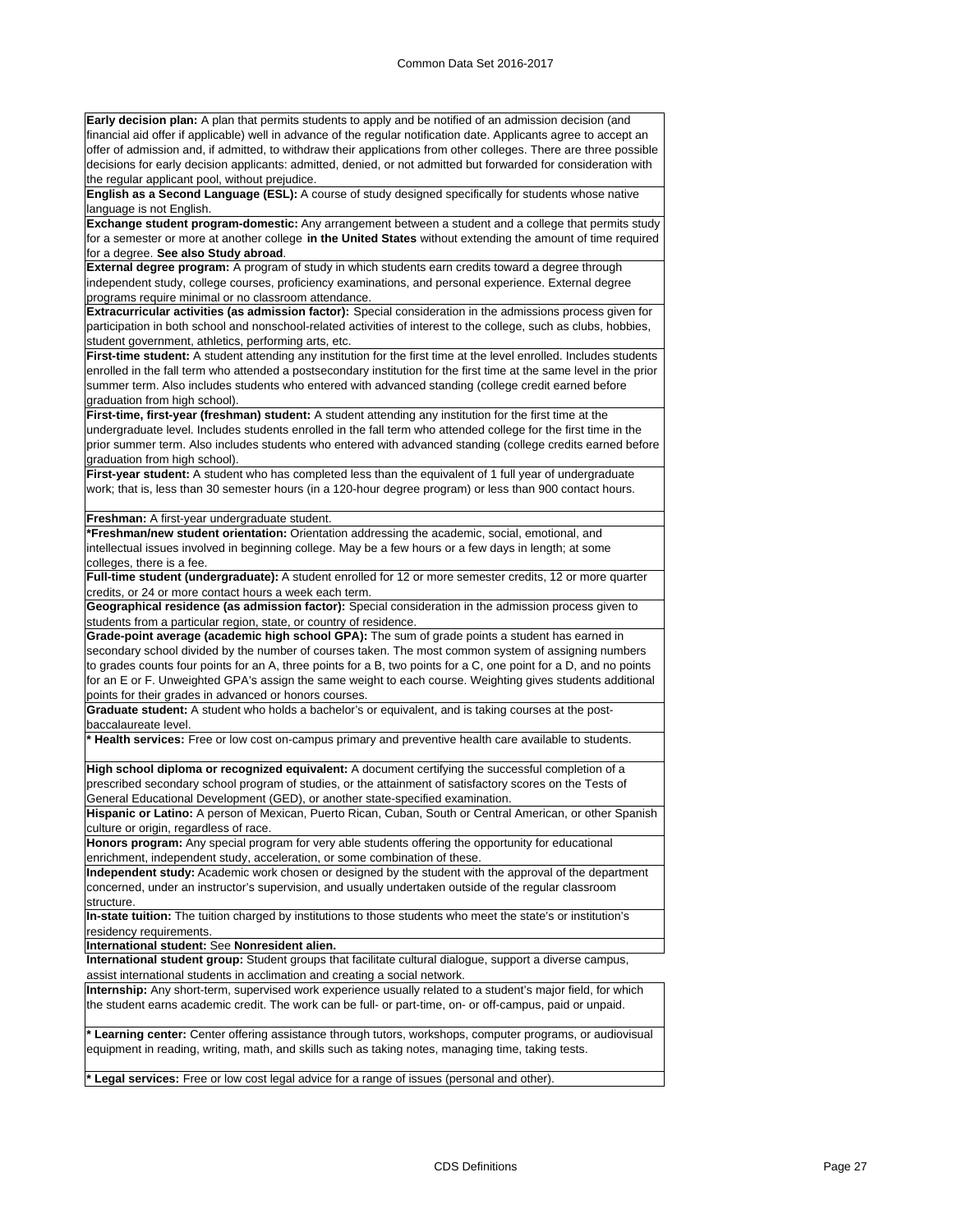**Liberal arts/career combination:** Program in which a student earns undergraduate degrees in two separate fields, one in a liberal arts major and the other in a professional or specialized major, whether on campus or through cross‑registration.

**Master's degree:** An award that requires the successful completion of a program of study of generally one or two full-time equivalent academic years of work beyond the bachelor's degree. Some of these degrees, such as those in Theology (M.Div., M.H.L./Rav) that were formerly classified as "first-professional", may require more than two full-time equivalent academic years of work.

**Minority affiliation (as admission factor):** Special consideration in the admission process for members of designated racial/ethnic minority groups.

**\* Minority student center:** Center with programs, activities, and/or services intended to enhance the college experience of students of color.

**Model United Nations:** A simulation activity focusing on conflict resolution, globalization, and diplomacy. Assuming roles as foreign ambassadors and "delegates," students conduct research, engage in debate, draft

resolutions, and may participate in a national Model UN conference.

**Native Hawaiian or Other Pacific Islander:** A person having origins in any of the original peoples of Hawaii, Guam, Samoa, or other Pacific Islands.

**Nonresident alien:** A person who is not a citizen or national of the United States and who is in this country on a visa or temporary basis and does not have the right to remain indefinitely.

**\* On-campus day care:** Licensed day care for students' children (usually age 3 and up); usually for a fee.

**Open admission:** Admission policy under which virtually all secondary school graduates or students with GED equivalency diplomas are admitted without regard to academic record, test scores, or other qualifications.

**Other expenses (costs):** Include average costs for clothing, laundry, entertainment, medical (if not a required fee), and furnishings.

**Out-of-state tuition:** The tuition charged by institutions to those students who do not meet the institution's or state's residency requirements.

**Part-time student (undergraduate):** A student enrolled for fewer than 12 credits per semester or quarter, or fewer than 24 contact hours a week each term.

**\* Personal counseling**: One-on-one or group counseling with trained professionals for students who want to explore personal, educational, or vocational issues.

**Post-baccalaureate certificate:** An award that requires completion of an organized program of study requiring 18 credit hours beyond the bachelor's; designed for persons who have completed a baccalaureate degree but do not meet the requirements of academic degrees carrying the title of master.

**Post-master's certificate:** An award that requires completion of an organized program of study of 24 credit hours beyond the master's degree but does not meet the requirements of academic degrees at the doctoral level.

**Postsecondary award, certificate, or diploma:** Includes the following three IPEDS definitions for postsecondary awards, certificates, and diplomas of varying durations and credit/contact hour requirements—

*Less Than 1 Academic Year:* Requires completion of an organized program of study at the postsecondary level (below the baccalaureate degree) in less than 1 academic year (2 semesters or 3 quarters) or in less than 900 contact hours by a student enrolled full-time.

*At Least 1 But Less Than 2 Academic Years:* Requires completion of an organized program of study at the postsecondary level (below the baccalaureate degree) in at least 1 but less than 2 full-time equivalent academic years, or designed for completion in at least 30 but less than 60 credit hours, or in at least 900 but less than 1,800 contact hours.

*At Least 2 But Less Than 4 Academic Years:* Requires completion of an organized program of study at the postsecondary level (below the baccalaureate degree) in at least 2 but less than 4 full-time equivalent academic years, or designed for completion in at least 60 but less than 120 credit hours, or in at least 1,800 but less than 3,600 contact hours.

**Private institution:** An educational institution controlled by a private individual(s) or by a nongovernmental agency, usually supported primarily by other than public funds, and operated by other than publicly elected or appointed officials.

**Private for-profit institution:** A private institution in which the individual(s) or agency in control receives compensation, other than wages, rent, or other expenses for the assumption of risk.

**Private nonprofit institution:** A private institution in which the individual(s) or agency in control receives no compensation, other than wages, rent, or other expenses for the assumption of risk. These include both independent nonprofit schools and those affiliated with a religious organization.

**Proprietary institution:** See **Private for-profit institution.**

**Public institution:** An educational institution whose programs and activities are operated by publicly elected or appointed school officials, and which is supported primarily by public funds.

**Quarter calendar system:** A calendar system in which the academic year consists of three sessions called quarters of about 12 weeks each. The range may be from 10 to 15 weeks. There may be an additional quarter in the summer.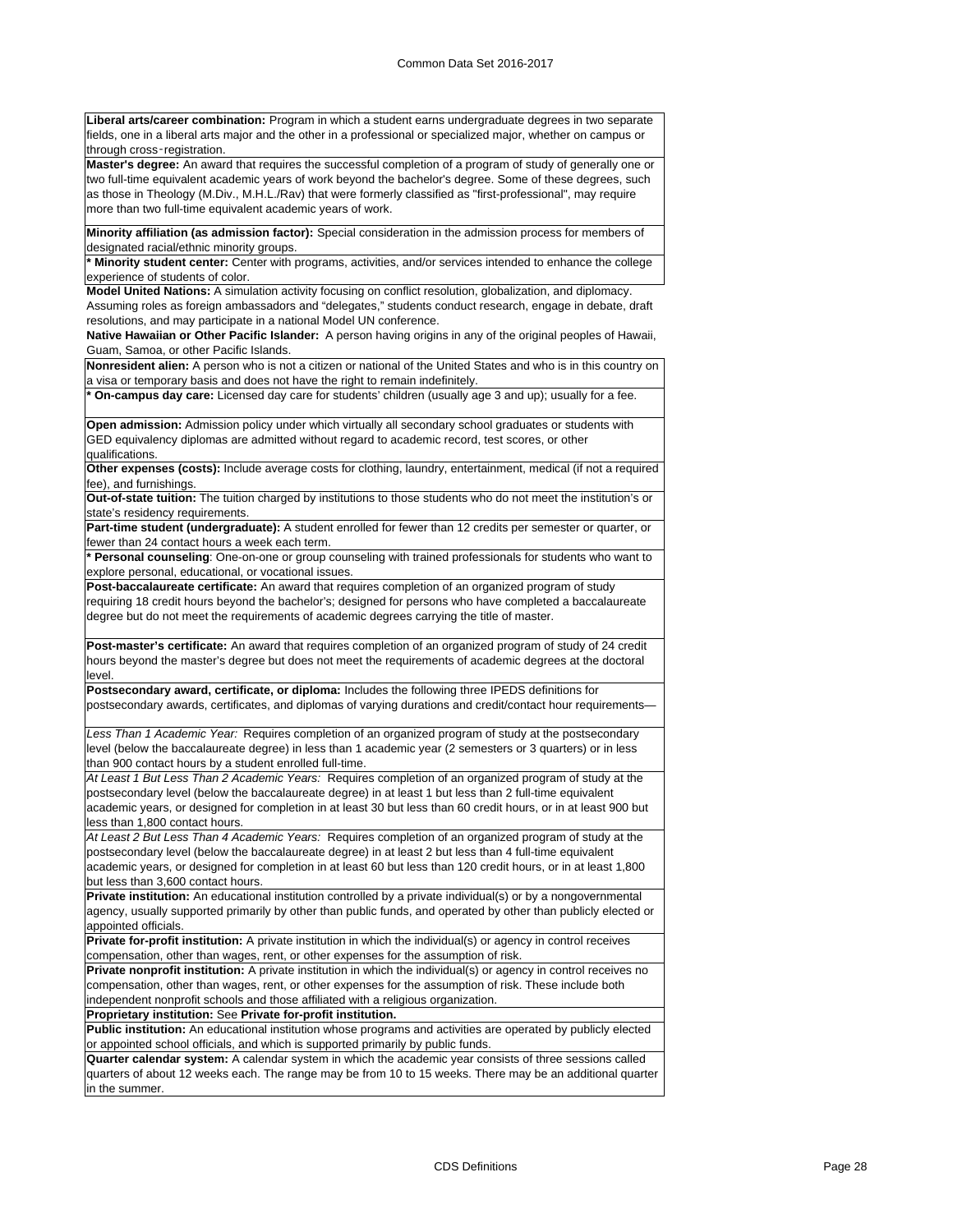**Race/ethnicity:** Category used to describe groups to which individuals belong, identify with, or belong in the eyes of the community. The categories do not denote scientific definitions of anthropological origins. A person may be counted in only one group.

**Race/ethnicity unknown:** Category used to classify students or employees whose race/ethnicity is not known and whom institutions are unable to place in one of the specified racial/ethnic categories.

**Religious affiliation/commitment (as admission factor):** Special consideration given in the admission process for affiliation with a certain church or faith/religion, commitment to a religious vocation, or observance of certain religious tenets/lifestyle.

**\* Religious counseling:** One-on-one or group counseling with trained professionals for students who want to explore religious problems or issues.

**\* Remedial services:** Instructional courses designed for students deficient in the general competencies necessary for a regular postsecondary curriculum and educational setting.

**Required fees:** Fixed sum charged to students for items not covered by tuition and required of such a large proportion of all students that the student who does NOT pay is the exception. Do not include application fees or optional fees such as lab fees or parking fees.

**Resident alien or other eligible non-citizen:** A person who is not a citizen or national of the United States and who has been admitted as a legal immigrant for the purpose of obtaining permanent resident alien status (and who holds either an alien registration card [Form I-551 or I-151], a Temporary Resident Card [Form I-688], or an Arrival-Departure Record [Form I-94] with a notation that conveys legal immigrant status, such as Section 207 Refugee, Section 208 Asylee, Conditional Entrant Parolee or Cuban-Haitian).

**Room and board (charges)—on campus:** Assume double occupancy in institutional housing and 19 meals per week (or maximum meal plan).

**Secondary school record (as admission factor):** Information maintained by the secondary school that may include such things as the student's high school transcript, class rank, GPA, and teacher and counselor recommendations.

**Semester calendar system:** A calendar system that consists of two semesters during the academic year with about 16 weeks for each semester of instruction. There may be an additional summer session.

**Student-designed major:** A program of study based on individual interests, designed with the assistance of an adviser.

**Study abroad:** Any arrangement by which a student completes part of the college program studying in another country. Can be at a campus abroad or through a cooperative agreement with some other U.S. college or an institution of another country.

**\* Summer session:** A summer session is shorter than a regular semester and not considered part of the academic year. It is not the third term of an institution operating on a trimester system or the fourth term of an institution operating on a quarter calendar system. The institution may have 2 or more sessions occurring in the summer months. Some schools, such as vocational and beauty schools, have year-round classes with no separate summer session.

**Talent/ability (as admission factor):** Special consideration given to students with demonstrated talent/abilities in areas of interest to the institution (e.g., sports, the arts, languages, etc.) **Teacher certification program:** Program designed to prepare students to meet the requirements for

certification as teachers in elementary, middle/junior high, and secondary schools.

**Transfer applicant:** An individual who has fulfilled the institution's requirements to be considered for admission (including payment or waiving of the application fee, if any) and who has previously attended another college or university and earned college-level credit.

**Transfer student:** A student entering the institution for the first time but known to have previously attended a postsecondary institution at the same level (e.g., undergraduate). The student may transfer with or without credit.

**Transportation (costs):** Assume two round trips to student's hometown per year for students in institutional housing or daily travel to and from your institution for commuter students.

**Trimester calendar system:** An academic year consisting of 3 terms of about 15 weeks each.

**Tuition:** Amount of money charged to students for instructional services. Tuition may be charged per term, per course, or per credit.

**\* Tutoring:** May range from one-on-one tutoring in specific subjects to tutoring in an area such as math, reading, or writing. Most tutors are college students; at some colleges, they are specially trained and certified.

**Unit:** a standard of measurement representing hours of academic instruction (e.g., semester credit, quarter credit, contact hour).

**Undergraduate:** A student enrolled in a four- or five-year bachelor's degree program, an associate degree program, or a vocational or technical program below the baccalaureate.

**\* Veteran's counseling:** Helps veterans and their dependents obtain benefits for their selected program and provides certifications to the Veteran's Administration. May also provide personal counseling on the transition from the military to a civilian life.

**\* Visually impaired:** Any person whose sight loss is not correctable and is sufficiently severe as to adversely affect educational performance.